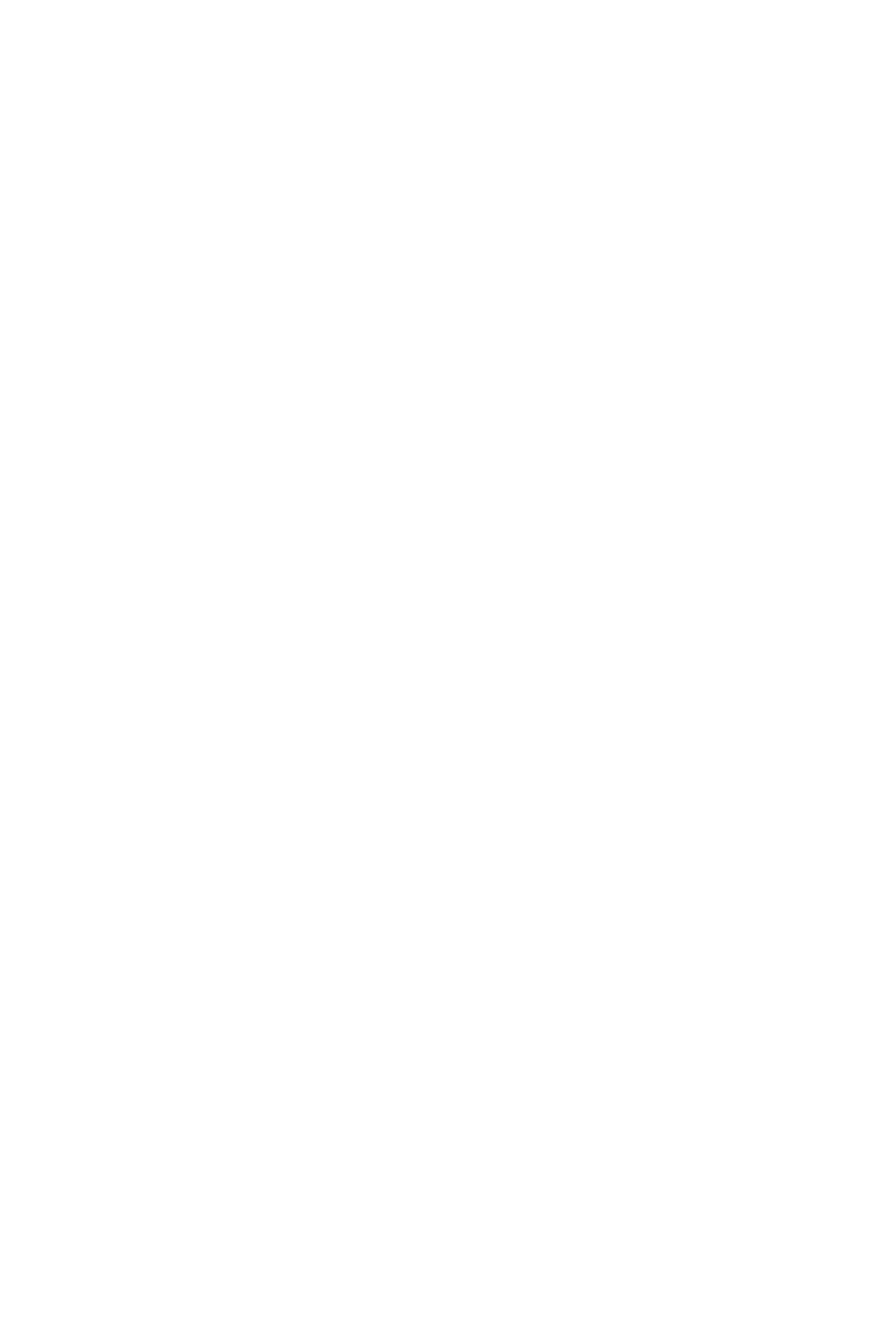# STUDY GUIDE

FROM CONFLICT TO COMMUNION

Distributed by the United States Conference of Catholic Bishops

*Written by The Planning Committee of the Diocese of Pittsburgh and the Diocese of Greensburg, The Byzantine Catholic Archeparchy of Pittsburgh, and Southwestern Pennsylvania Synod ELCA*

#### COMMITTEE MEMBERS

*Representing Southwestern Pennsylvania Synod, ELCA:* Bishop Emeritus Donald J. McCoid, co-chair Reverend Dr. Donald B. Green Ms. Nancy Galbraith Reverend Kimberly M. Rapczak

*Representing the Roman Catholic Dioceses of Pittsburgh and Greensburg and the Pittsburgh Byzantine Archdiocese:* Very Reverend Kris D. Stubna, S.T.D., co-chair Mr. Michael Aquilina Mr. Christopher Chapman Mrs. Judy Kirk

*Convening Bishops*

Reverend Kurt F. Kusserow, Bishop of the Southwestern Pennsylvania Synod Evangelical Lutheran Church in America Most Reverend Lawrence E. Brandt, Bishop of Greensburg Most Reverend David A. Zubik, Bishop of Pittsburgh Most Reverend William C. Skurla, Archbishop of the Metropolitan Archeparchy of Pittsburgh (Byzantine Rite)

MARCH 25, 2015, THE FEAST OF THE ANNUNCIATION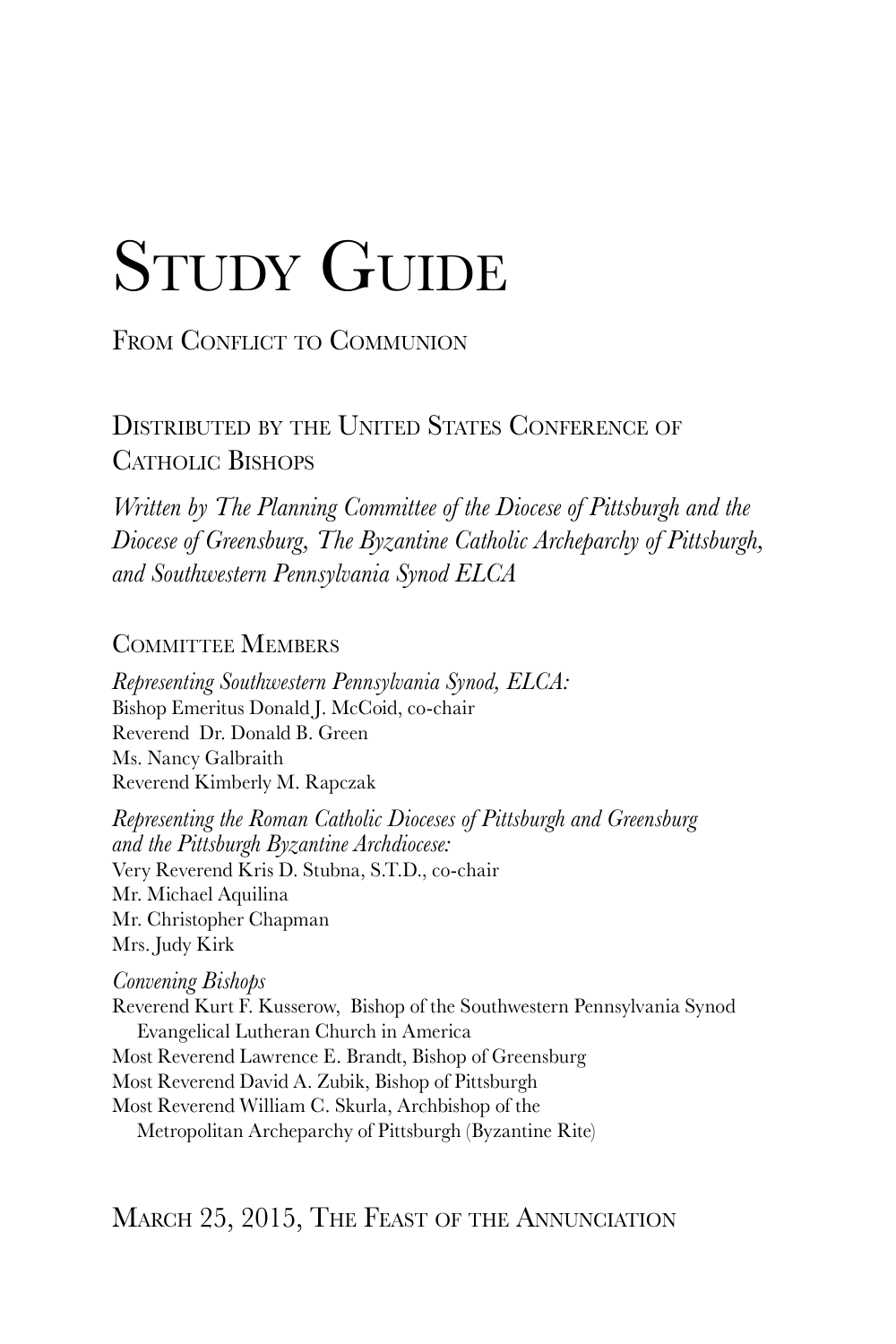© 2015 Diocese of Pittsburgh, Southwestern PA Synod ELCA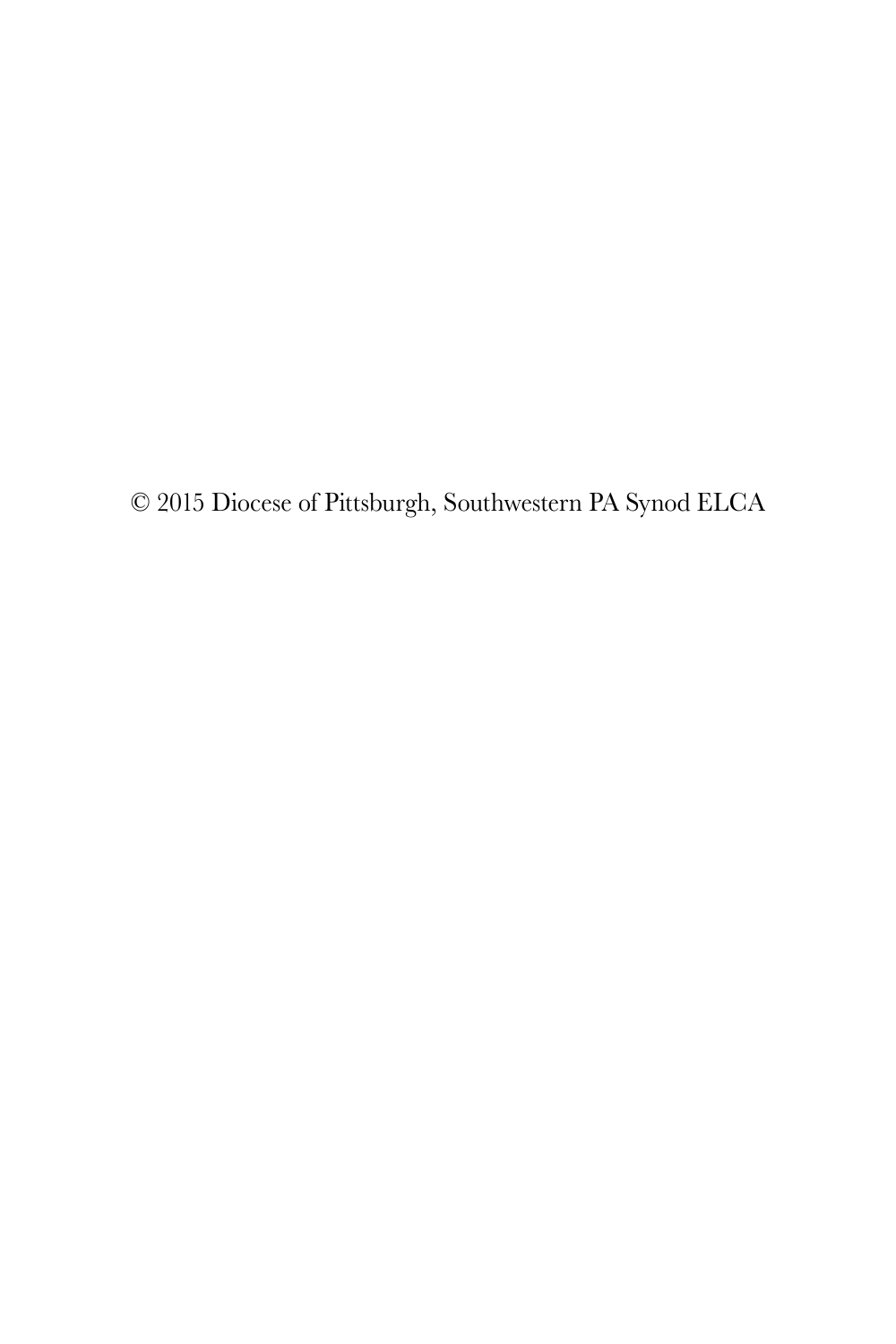## TABLE OF CONTENTS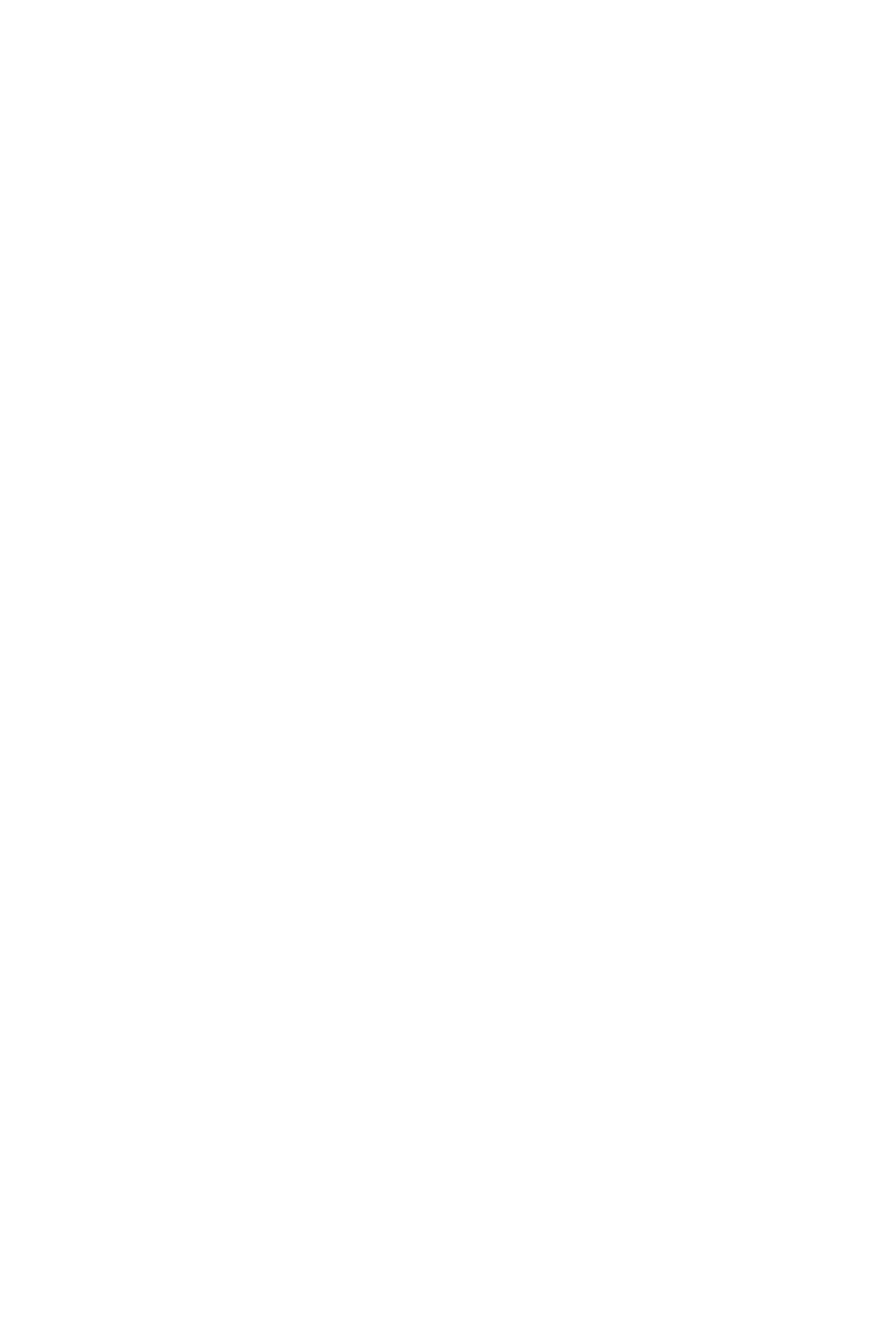## Beginning with Prayer

Prior to the start of each session, and after appropriate introductions have been made, begin each session with prayer. Pause for a time of silent reflection. Several prayers are offered below. As collegiality develops and the local context is defined, specific prayers and intercession might be offered during this time.

- *• God our Father, your Son Jesus prayed that his followers might be one. Make all Christians one with him as he is one with you, so that in peace and concord we may carry to the world the message of your love, through Jesus Christ, our Savior and Lord. (Evangelical Lutheran Worship, 2006)*
- *• Gracious Father, we pray for your holy catholic church. Fill it with all truth and peace. Where it is corrupt, purify it; where it is in error, direct it; where it anything it is amiss, reform it; where it is right, strengthen it; where it is in need, provide for it; where it is divided, reunite it; for the sake of Jesus Christ, your Son, our Lord. (Evangelical Lutheran Worship, 2006)*
- *• Most high and holy God, pour out upon us your one and unifying Spirit, and awaken in every confession of the whole church a holy hunger and thirst for unity in you; through Jesus Christ, our Savior and Lord. (Evangelical Lutheran Worship, 2006)*
- *• For all kinds of Christians we are grateful, acknowledging the Spirit's work in our distinctions, and praying for the grace to perceive the divisiveness that pride creates. In that we are separated sisters and brothers by reason of our own fault, perpetuating the sins of the centuries: Forgive us dear Lord, and unite us in your love. (Carl T. Uehling, The Wideness of God Mercy, Vol. 1, 1985)*
- *• God of our lives, by the power of your Holy Spirit we have been drawn together by one baptism into one faith serving one Lord and Savior. Do not let us tear away from one another through division or hard argument.*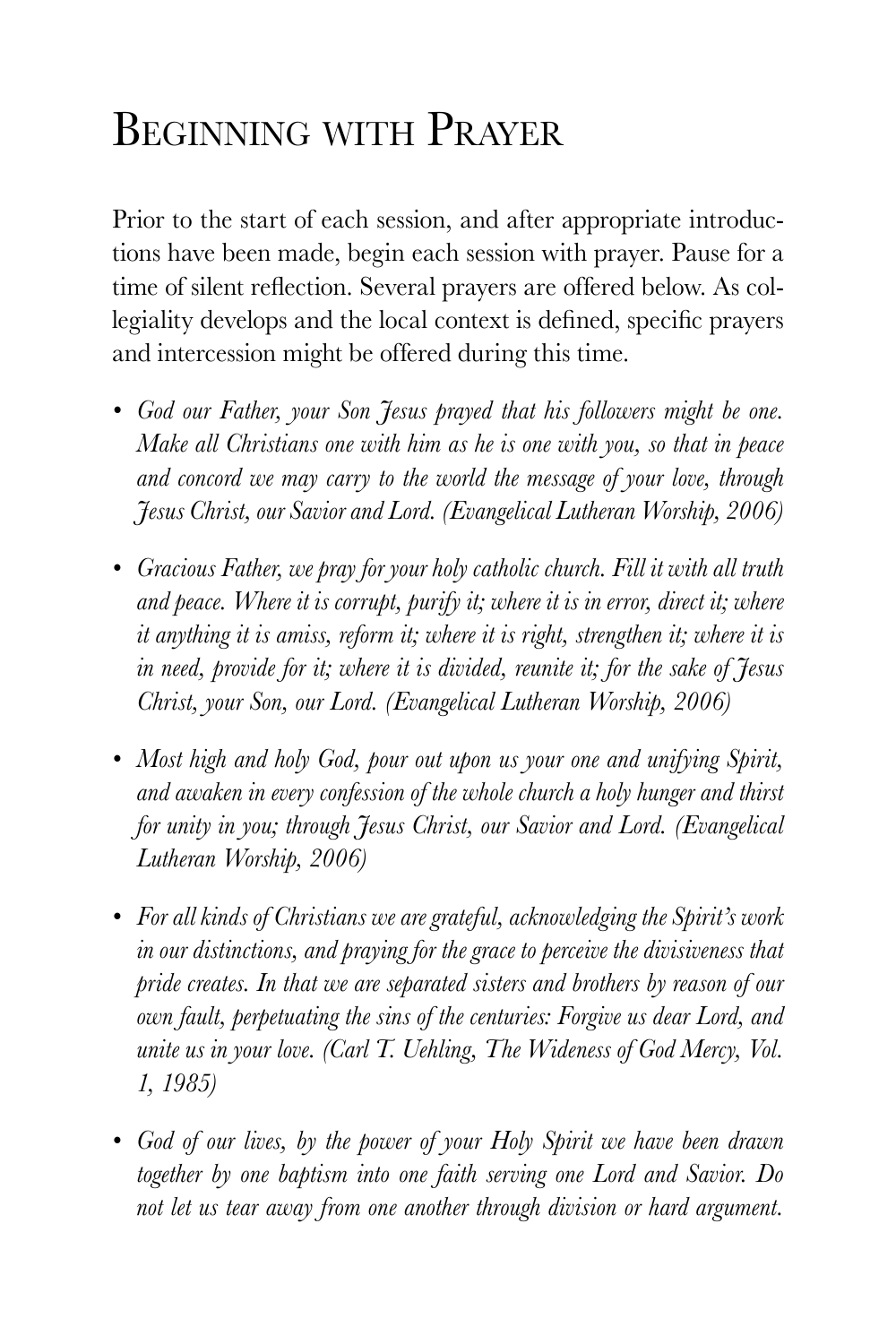2 STUDY GUIDE: FROM CONFLICT TO COMMUNION

*May your peace embrace our differences, preserving us in unity, as one body of Jesus Christ our Lord. (Book of Common Worship, Westminster John Knox Press, 1993)*

- *• Holy God, giver of peace, author of truth, we confess that we are divided and at odds with one another, that a bad spirit has risen among us and set us against your Holy Spirit of peace and love. Take from us the mistrust, party spirit, contention, and all evil that now divides us. Work in us a desire for reconciliation, so that, putting aside personal grievances, we may go about your business with a single mind, devoted to our Lord and Savior, Jesus Christ. (Dionysius of Alexandria, d. 264. Book of Common Worship, Westminster John Knox Press, 1993)*
- *• Almighty, ever-living God, who gather what is scattered and keep together what you have gathered, look kindly on the flock of your Son, that those whom one Baptism has consecrated may be joined together by integrity of faith and united always in the bond of charity. Through our Lord Jesus Christ, your Son, who lives and reigns with you in the unity of the Holy Spirit, one God, forever and ever. (Mass for Unity of Christians, collect A)*
- *• Attend with favor to the prayers of your people, we ask, O Lord, and grant that the hearts of believers may be united in your praise and in repentance together, so that, with division among Christians overcome, we may hasten with joy to your eternal Kingdom in perfect communion of the Church. Through Jesus Christ our Lord. (Mass for Unity of Christians, Collect B).*
- *• Look with favor on your people, Lord, we pray, and pour out upon them the gifts of your Spirit, that they may grow constantly in love of the truth and devote themselves with zeal to perfect unity among Christians. Through our Lord Jesus Christ, your Son, who lives and reigns with you in the unity of the Holy Spirit, one God forever and ever. (Mass for Unity of Christians, Collect C)*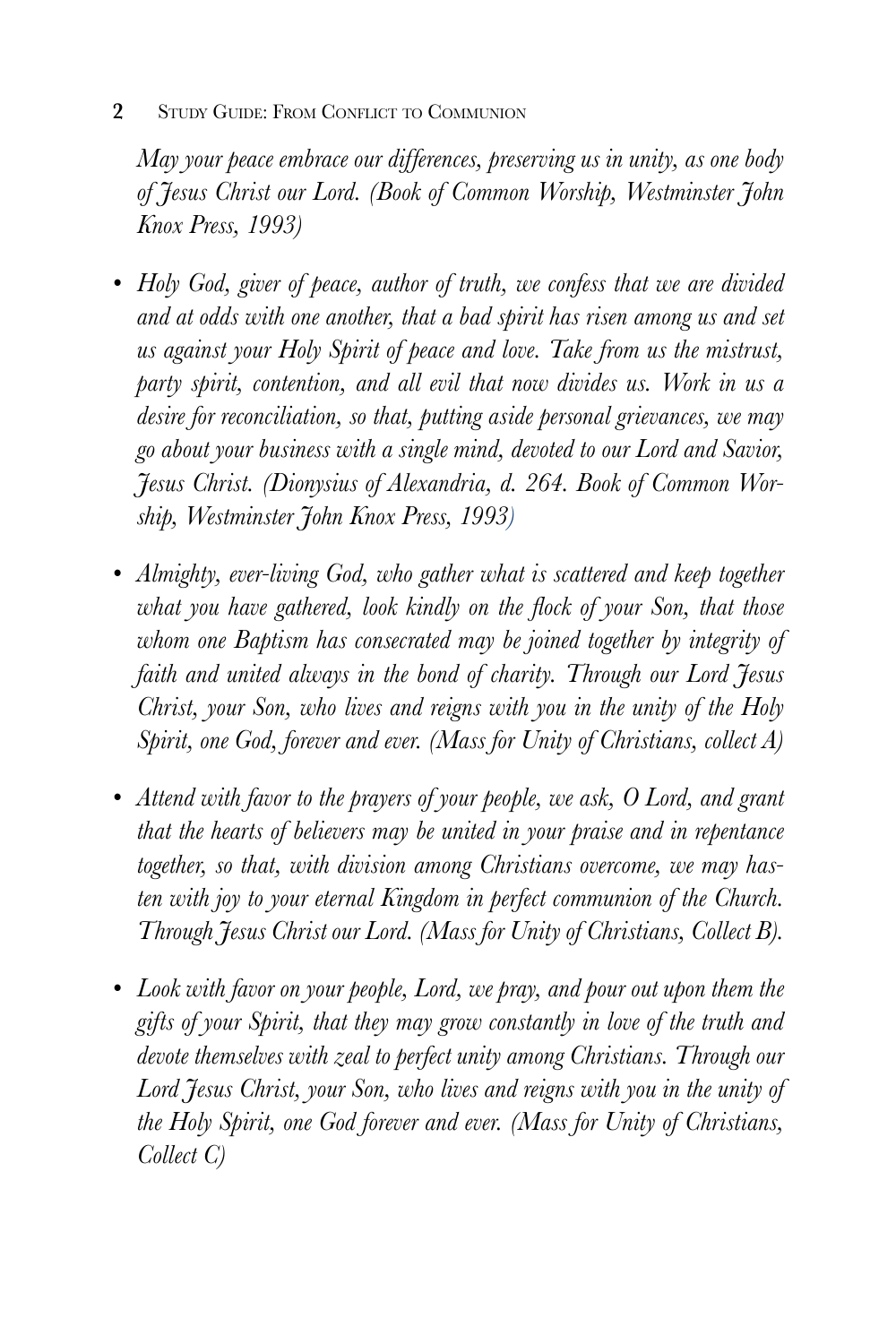*• Heavenly Father, we come to you, the Font of Life, to ask that you fill your Church with Living Water to quench our thirst on the quest for Christian unity. Let our hearts be filled with the gift of your Son's love for us. May we find in your Church the living and abiding presence of your love and work together to bring about the desire of your Son, Our Lord Jesus Christ when he prayed, "that they all may be one." May the Spirit never lay dormant within us, but sustain us on the path of life. This we ask through Jesus Christ, our Lord, who lives and reigns with you, in the unity of the Holy Spirit, one God, now and forever. Amen. (Prayer for Week of Christian Unity 2015).*

#### **(For our reflection)**

"The task of every Christian is to build the unity of the Church. When constructing a temple or a building, the first thing one does is find suitable land. Then one lays the cornerstone, the Bible says. And the cornerstone of the unity of the Church, or rather the cornerstone of the Church, is Jesus and the cornerstone of the unity of the Church is Jesus' prayer at the Last Supper: 'Father, that they may be one!'. And this is its strength! Humility, gentleness, magnanimity: These are weak things, because the humble person appears good for nothing; gentleness, meekness appear useless; generosity, being open to all, having a big heart. The weaker we are with these virtues of humility, generosity, gentleness, meekness, the stronger we become as stones in this Temple. We have been called to a great hope. Let's go there, but with the strength that Jesus' prayer for unity gives us; with docility to the Holy Spirit, who is capable of making living stones from bricks; and with the hope of finding the Lord who has called us, to encounter Him in the fullness of time." (Homily of Pope Francis, October 24, 2014)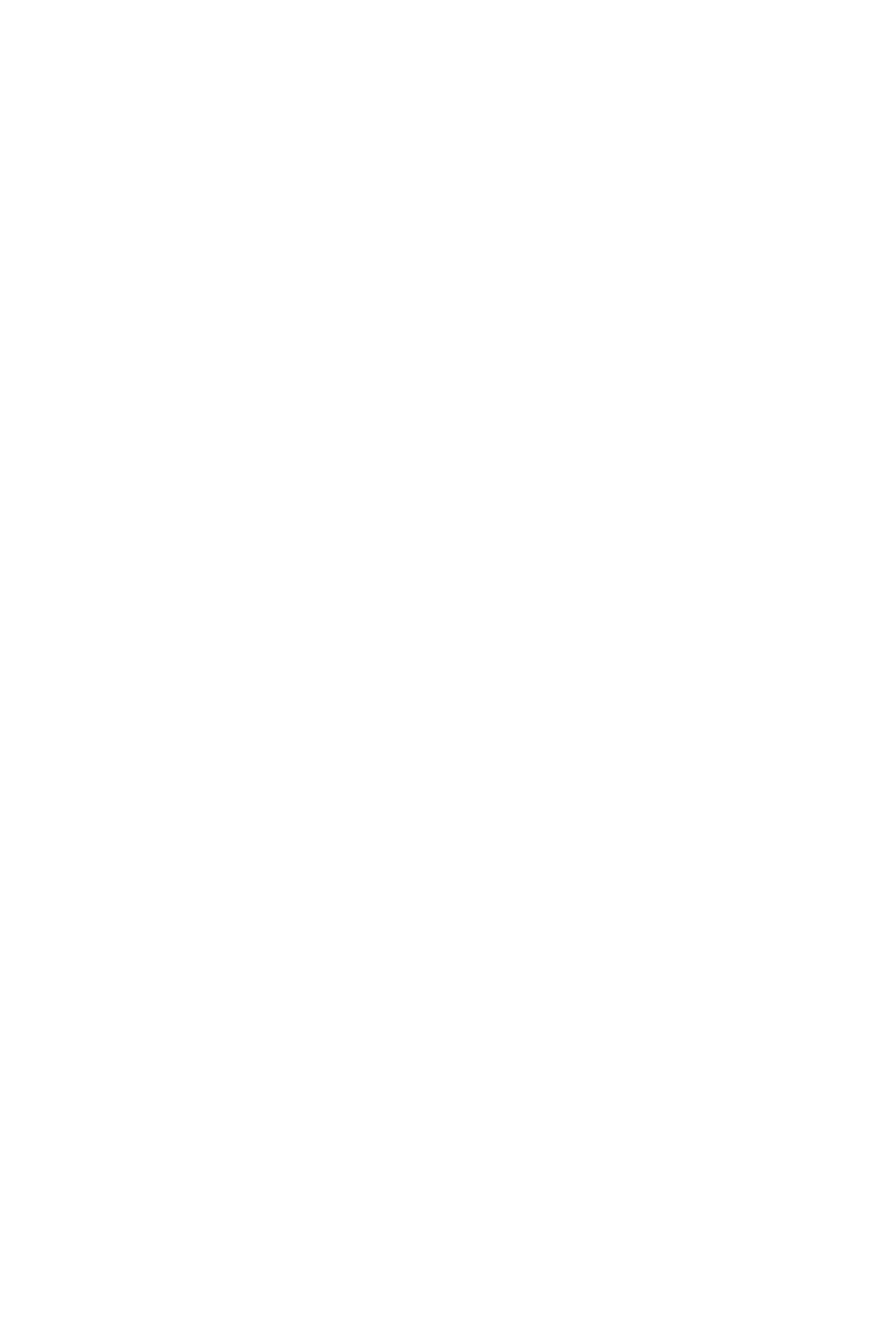### Introduction to Study Guide

All of us come to *From Conflict to Communion* and this study guide with a personal history that includes our spiritual journey. Our hope is that this history will enrich our prayer together and our discussions.

We may, however, also bring with us some unresolved feelings about ecumenical dialogue and/or about Lutherans or Catholics we have known. The study may turn out to be a time for identifying past incidents or choices and attendant emotions.

The study guide is designed to increase mutual understanding between Catholics, Lutherans and other friends. It may also be a catalyst for healing and reconciliation communally and individually.

This study guide for *From Conflict to Communion* is intended to assist group discussion of this important common commemoration of the Reformation. As noted in the foreword, "In 2017, Catholics and Lutheran Christians will most fittingly look back on events that occurred 500 years earlier by putting the gospel of Jesus Christ at the center." In order to affirm that center, we are called to take a critical look at how each of our traditions contributed to the loss of unity in Western Christendom. The goal of our mutual commemoration must include remembering our history and continuing our movement toward the unity that Christ wills for His followers.

The study guide begins with reviewing the foreword and the three points in the "Introduction," followed by the consideration of "The Five Ecumenical Imperatives" (Chapter 6). Those who engage with the text will find it helpful to focus on the fundamentals first, in order to go deeper, rather than reading it from cover to cover. The beginning discussion in the first session will help set the tone for looking at the chapters of *From Conflict to Communion.* Sessions may be adjusted and combined as planned.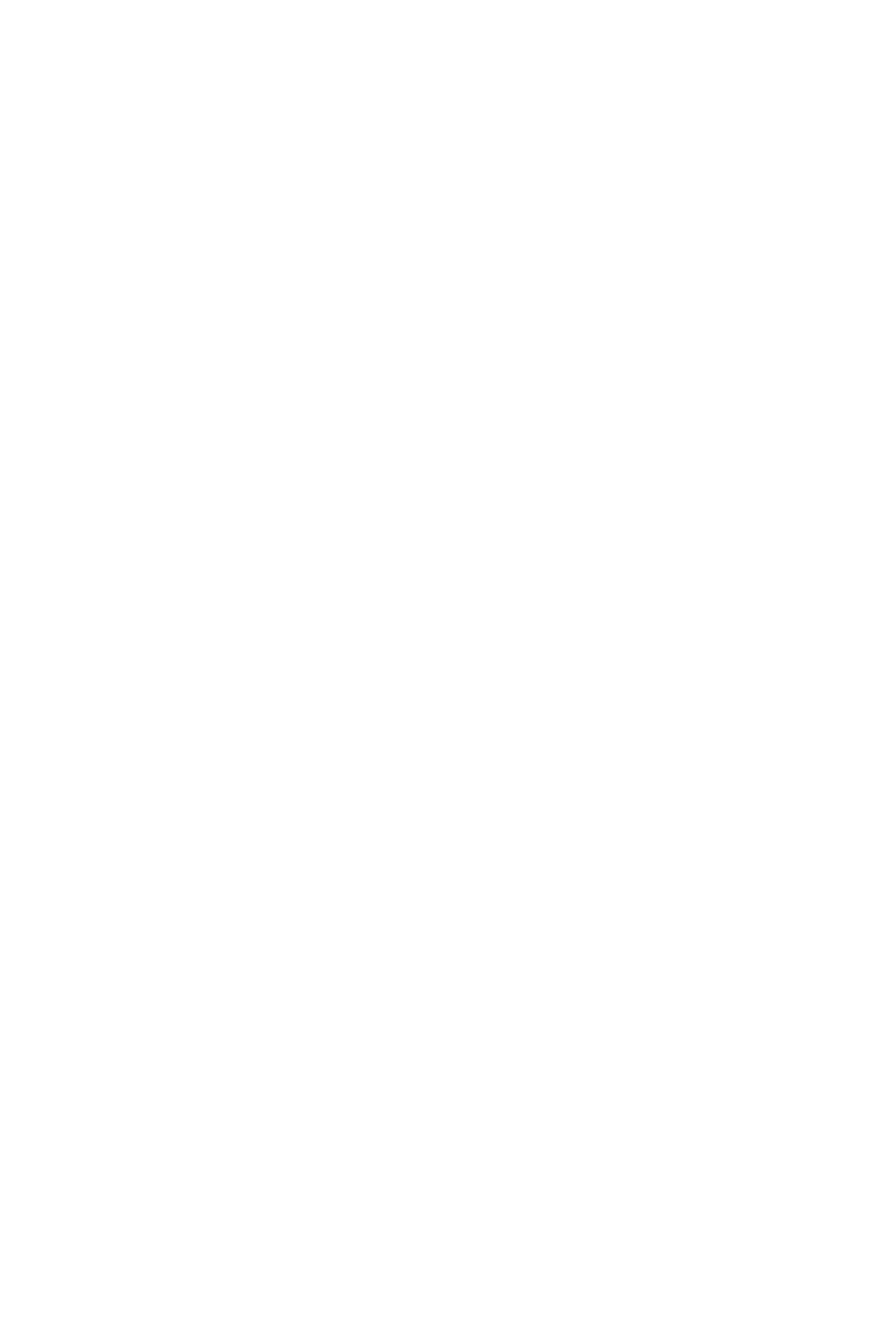**SESSION ONE** 

### FORWARD AND INTRODUCTION

#### **Read the Foreword**

Read the foreword assigning different persons to read each paragraph. After reading the foreword in its entirety, discuss the following:

- 1. How is Martin Luther's life characterized? What is the central theme?
	- a. Do you think this is a fair characterization? Why or why not?
	- b. How does being Catholic or Lutheran color our image of Luther?
	- c. Is Luther's statement: "**True theology and the knowledge of God are in the crucified Christ.**" a place that both Catholics and Lutherans can rest in regardless of one's thought on the person of Luther? Explain.
- 2. If it is true that "**both as individuals and as a community of believers, we all constantly require repentance and reform- encouraged and led by the Holy Spirit**" how might this be a rallying point for a commemoration of the 500th anniversary of 1517?
- 3. **Review the Joint Declaration on the Doctrine of Justification**. What is the shared understanding of justification articulated in the document?
- 4. Discuss the two challenges identified as integral to the commemorative year: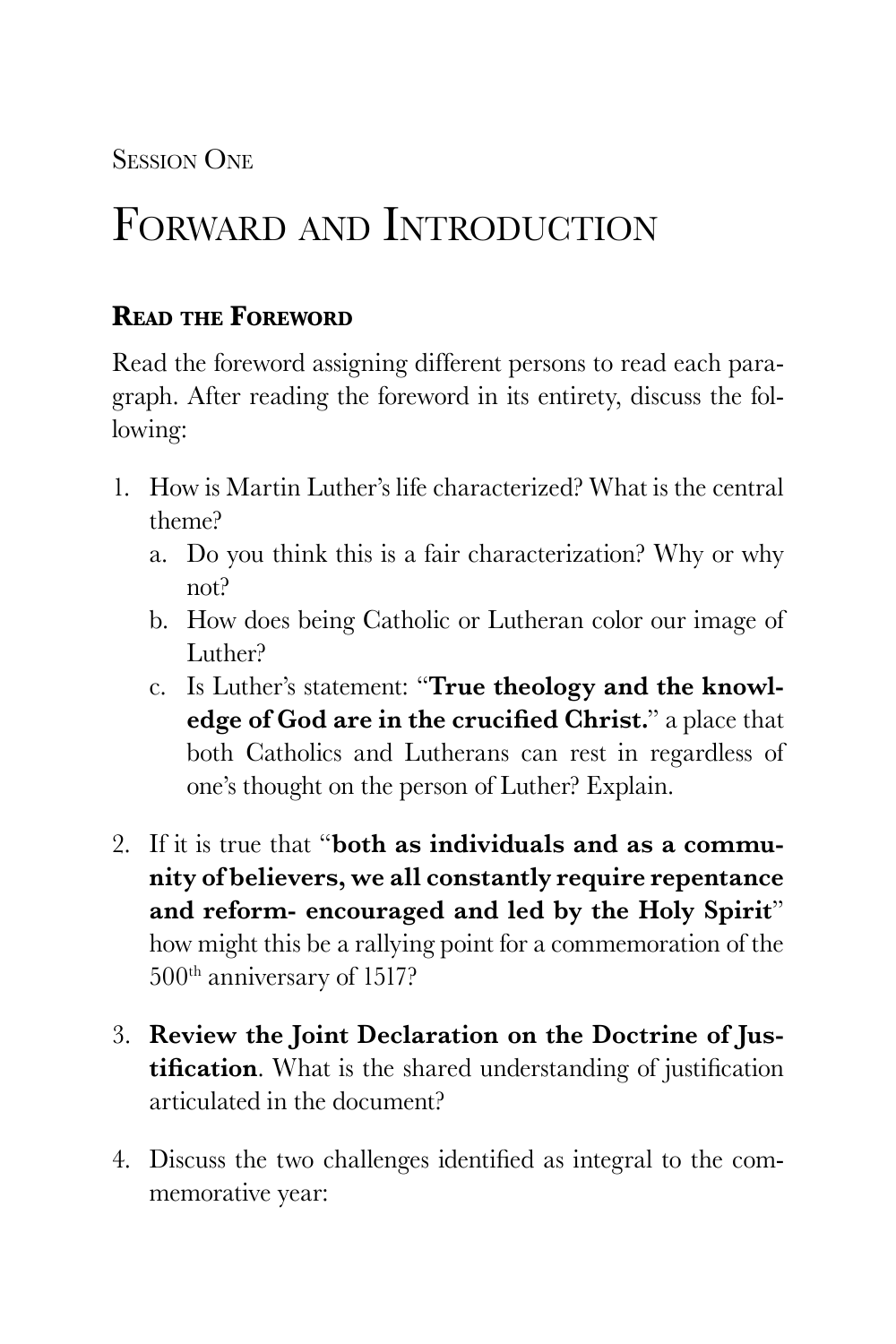#### 8 STUDY GUIDE: FROM CONFLICT TO COMMUNION

- a. …**the purification and healing of memories**
- b. …**and the restoration of Christian unity in accordance with the truth of the gospel of Jesus Christ** (Eph. 4:4-6)
- c. Offer some initial thoughts about what comes to mind when you read and hear these two goals. Do any practical resolutions of how these might be achieved, or at least worked toward, come to mind? If so please share them with the group. After this is completed ask someone to offer a prayer of petition and thanksgiving that these two general goals may become a reality through our continued conversion of heart and mind in docility to the Holy Spirit.

#### **Read the Introduction: paragraphs 1-3**

- 1. Before delving into the question of Martin Luther as witness to Jesus Christ- ask everyone in the group to express in their own words what it means to be a "witness for Jesus Christ."
- 2. a. After this is completed spend some time discussing Martin Luther – How was and is he a witness to Jesus Christ? What areas did he excel in doing this? In what ways did he perhaps need to continue to grow?
	- b. For silent reflection or to share with the group if so desired: In what ways do I excel as a witness? In what ways do I need to continue to grow?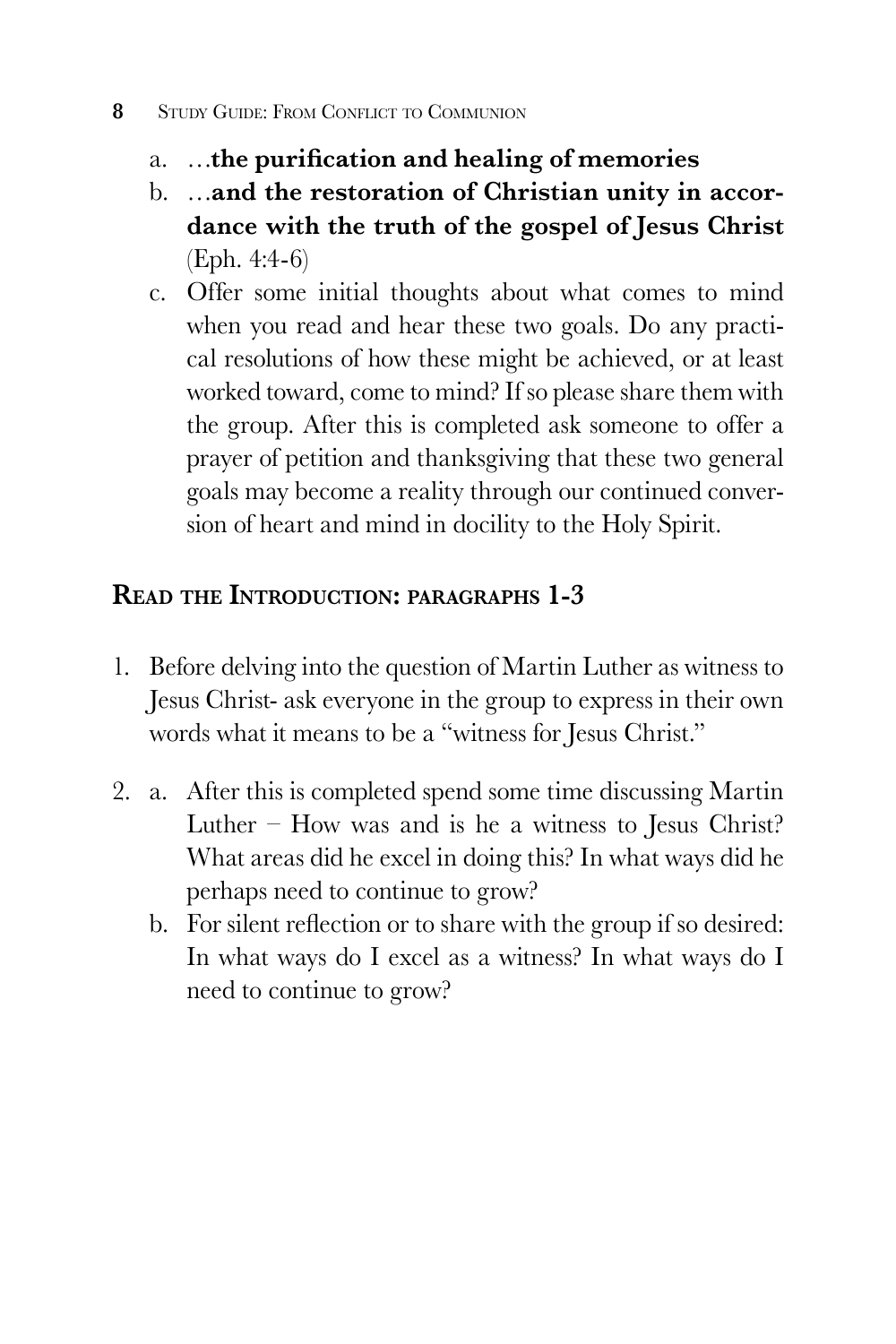## Five Ecumenical Imperatives

It may seem strange to skip to chapter six in the study guide, but the ecumenical imperatives are very important in studying *From Conflict to Communion* and moving to a new understanding of our life together as Christians.

- 1. Read aloud paragraphs 238, 239, and the First Imperative prior to discussion.
	- a. Why is it important to realize that we belong to the One Body of Christ?
	- b. Do we accept one another's Baptism? Why is this important?
	- c. Do you feel relieved that we no longer condemn the faith of other Christians? Does this mean that we no longer have differences? How can we lift this up as an alternative voice/ face of Christianity?
	- d. How does it make a difference that we begin from a perspective of unity and not from the point of view of division?
	- e. Share any additional observations about this imperative.
- 2. Read paragraph 240 and the Second Imperative.
	- a. Through the years, Catholics and Lutherans shared in their confessional writings that they were right and the other was wrong in many matters of faith and theology. With a renewed goal of looking toward unity, it is essential to re-visit these problem areas and assess whether what has been written should be rejected, discussed further, or reevaluated in order to resolve the differences.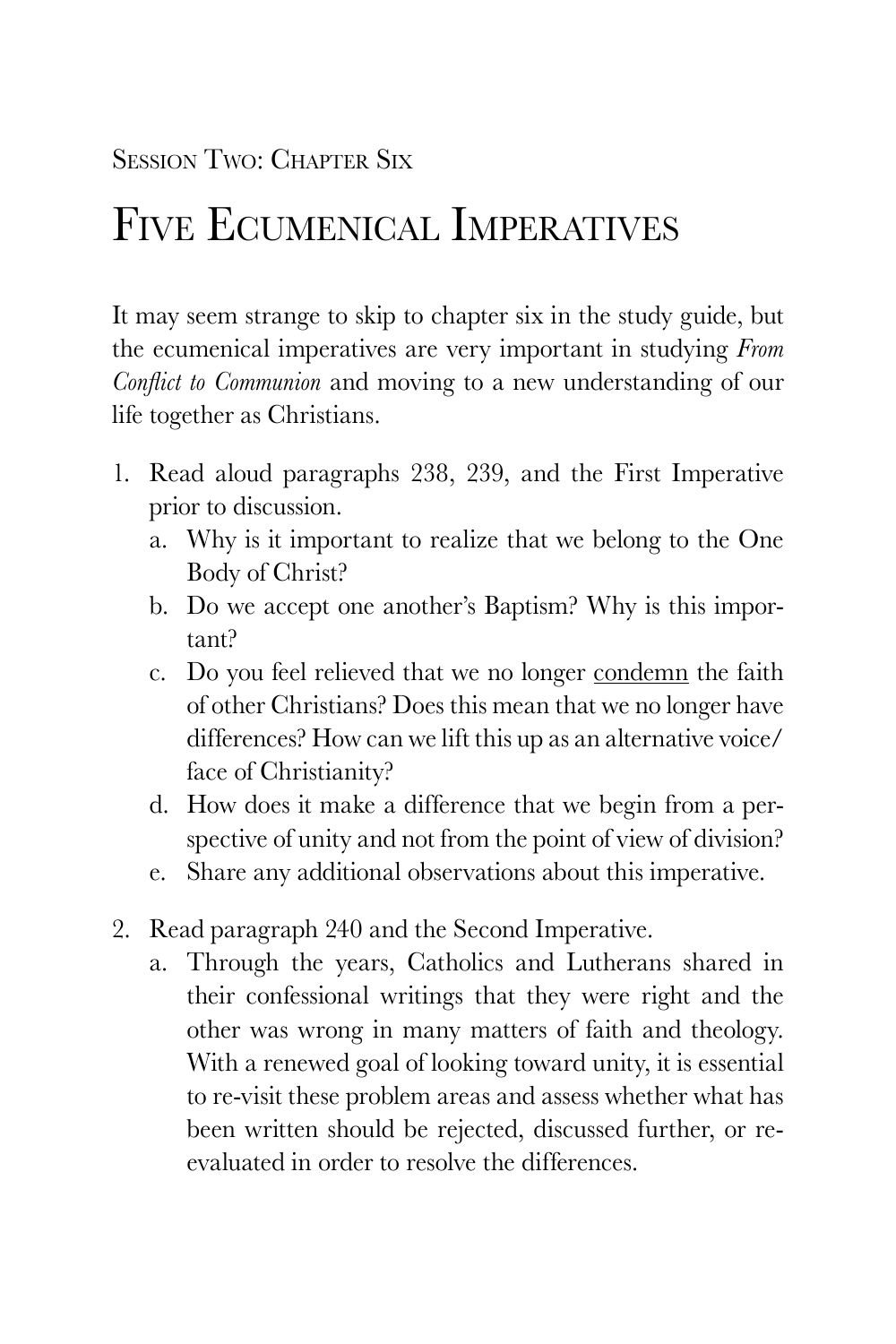#### **10** STUDY GUIDE: FROM CONFLICT TO COMMUNION

 Why is it important that we remain patient so that our national and international Lutheran-Catholic dialogues can address differences, as well as consensus agreements?

- b. What do you believe it means to be transformed by the encounter with the other and by mutual witness of faith? How would this make a difference as we relate to one another even when there are issues of faith and life that exist?
- c. How can we become informed of agreements and continued differences?
- d. Share any additional observations about this imperative.
- 3. Read paragraph 241 and the Third Imperative.
	- a. Among subjects that have been addressed through the United States Conference of Catholic Bishops and the Evangelical Lutheran Church in America (and its predecessor churches) are the following: Scripture and Tradition; The Condemnations of the Reformation Era – Do They Still Divide?; The Status of the Nicene Creed as Dogma of the Church; One Baptism for the Remission of Sins; The Eucharist as Sacrifice; The One Mediator, the Saints and Mary; Teaching Authority, and the Joint Declaration on the Doctrine of Justification.

 Common statements in the U.S. dialogues were developed and were widely distributed and embraced. There has been an observation that many people are not aware of the statements and agreements, especially those who have not followed developments or who came after the statements were made. Do you believe that the  $500<sup>th</sup>$  Anniversary would be a good time to become aware of these statements? What would be the advantages of studying them?

c. Share any additional observations about this imperative.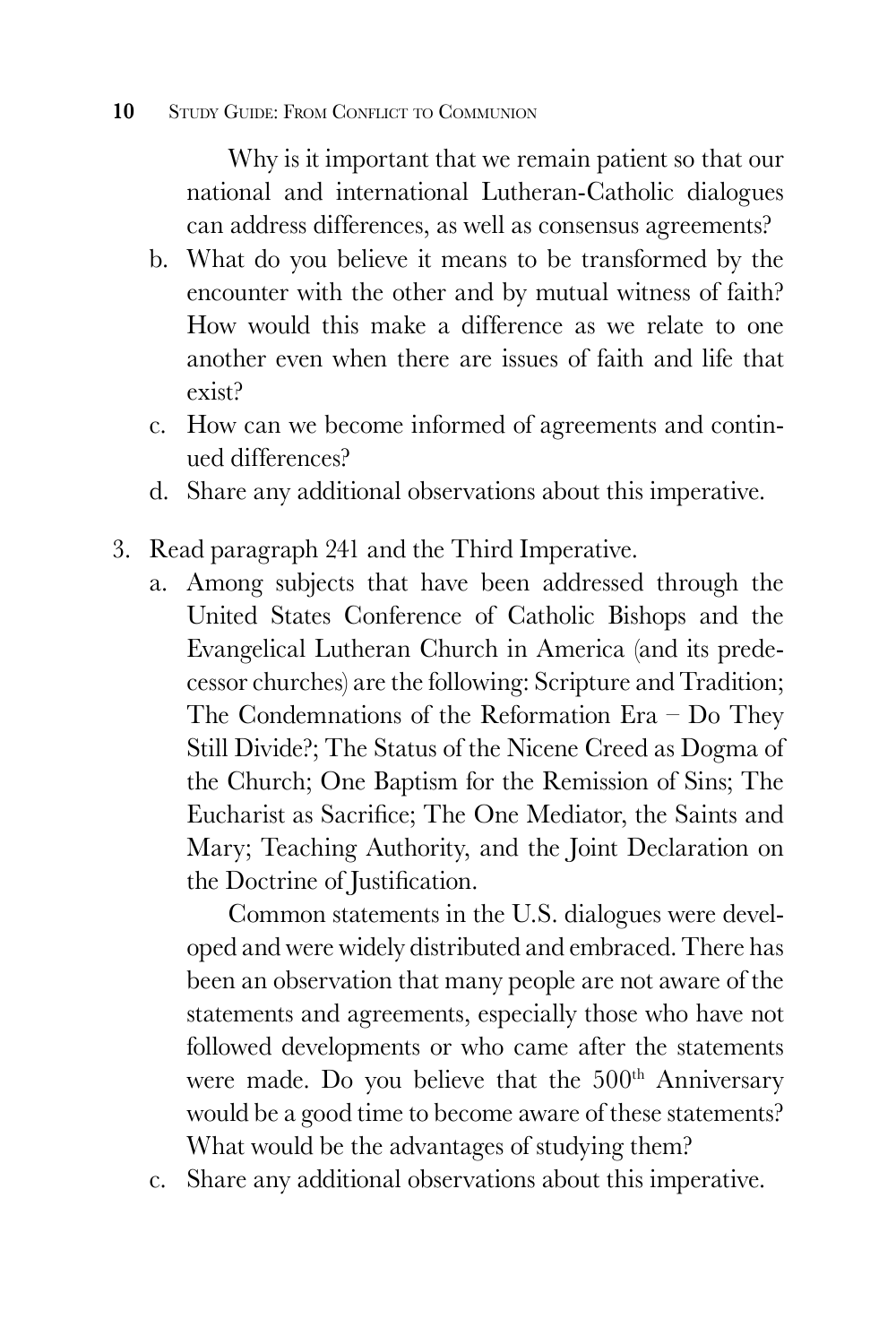- 4. Read paragraph 242 and the Fourth Imperative.
	- a. The power of the Gospel of Jesus Christ brings good news to a world that God continues to love and redeem. What would be helpful for you to better understand the gospel and the Christian faith as well as previous church traditions?
	- b. Do you believe it is important for Lutherans and Catholics to make a joint faith witness that would share the good news of the life, death, and resurrection of our Lord Jesus Christ? How would you support this type of witness? What would be your concerns?
	- c. Share any additional observations about this imperative.
- 5. Read paragraph 243 and the Fifth Imperative.
	- a. The Christian faith is often described as irrelevant by people who are outside the church or who have left active membership in the church. Jesus wanted the world to believe so He prayed for the unity of His followers.

What are some of the ways in which Lutherans and Catholics could show unity that would attract the attention and possible outreach to non-church persons?

- b. How is the mercy of God seen in your daily life? In your area? In the world? Are there advantages of joining hands as fellow Christians in sharing God's mercy to a world in need?
- 6. Read paragraph 244 and 245.
	- a. Could you affirm Luther's faith insights that are highlighted in paragraph 244?
	- b. How does Scripture inform your faith and life?
	- c. Paragraph 245 contains some hopeful words and an invitation about hearing and being called. How do you understand what we are to hear together? How can this be done?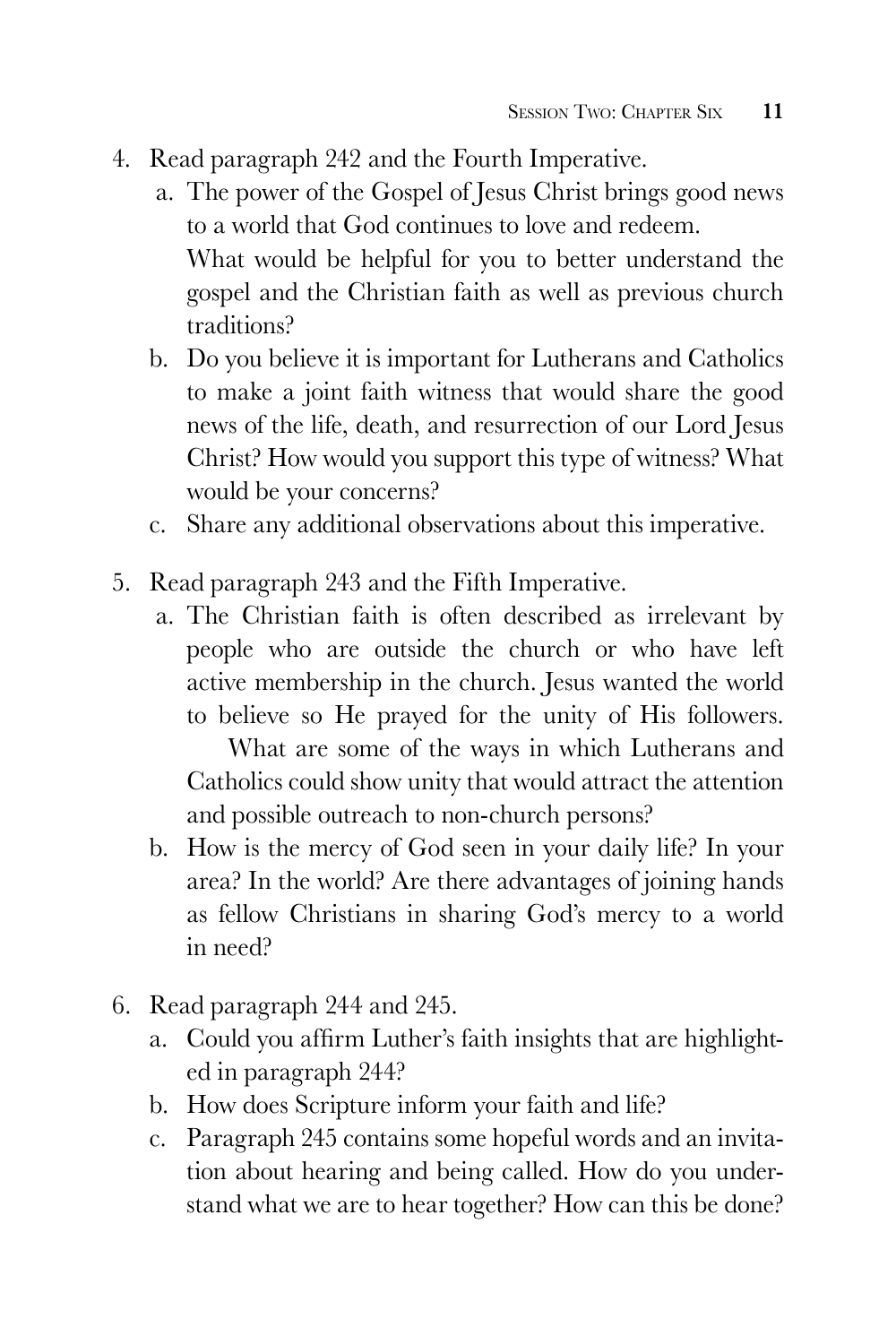#### 12 STUDY GUIDE: FROM CONFLICT TO COMMUNION

Do you believe that it is our Lord's will that we be united in a common mission? Whose mission would it be? How might we discern such a mission together?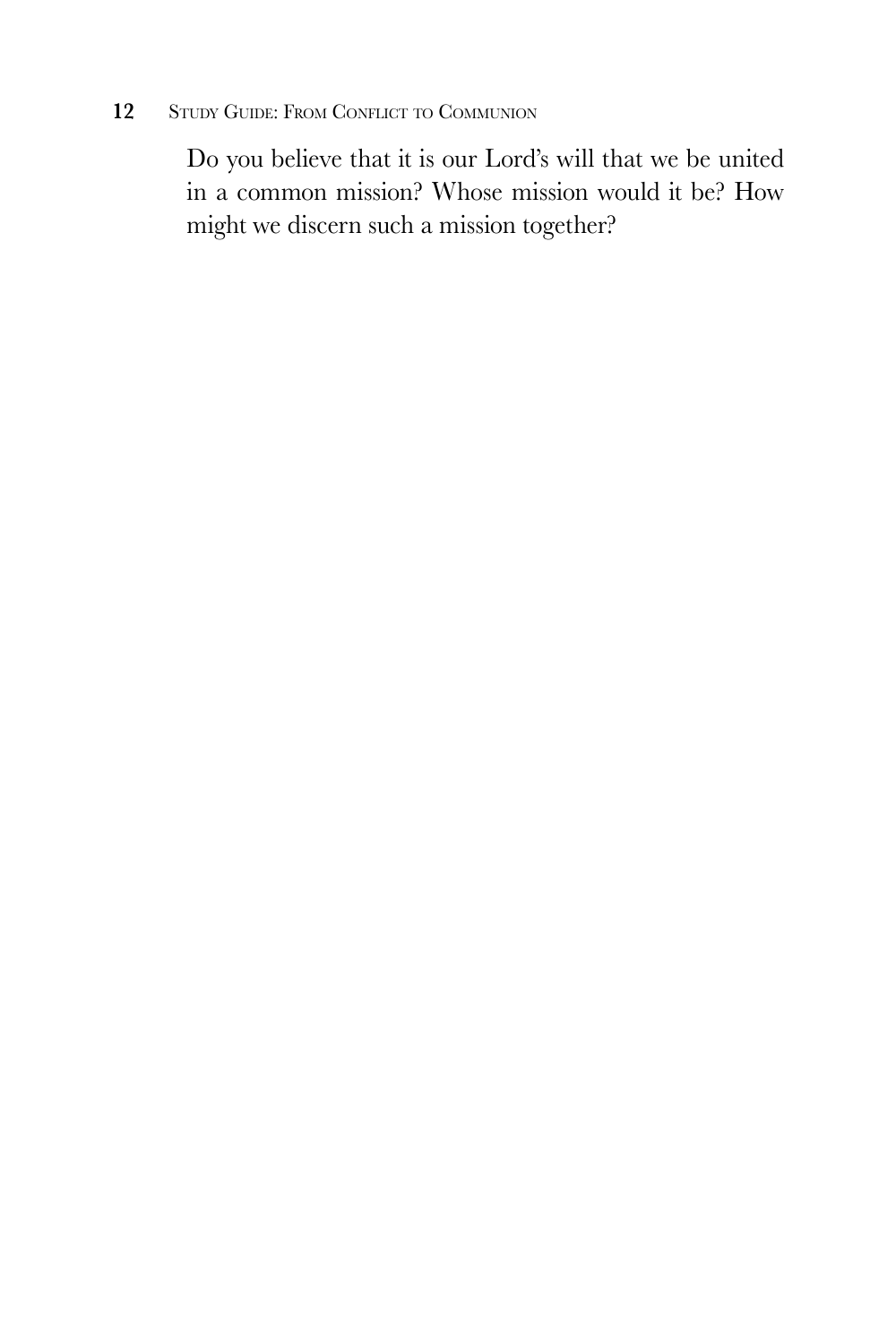#### SESSION THREE: CHAPTER ONE

## COMMEMORATING THE Reformation in an Ecumenical and Global Age

- 1. Read aloud paragraph 4
	- a. This paragraph deals with "context". Have each person in the group choose one of the three listed challenges-the one that most "grabs" them-and have them briefly elaborate on what it is that captures their imagination about this particular challenge
	- b. and/or -if anybody wants to add one of their own that they think has been overlooked they are invited to do so.
- 2. Read paragraphs 5 and 6 –"The Character of Previous Commemorations"
	- a. How have commemorations been handled in the past?
	- b. Perhaps a few members of the group can relate personal experiences of how they have commemorated this in the past.
- 3. Read paragraphs 7, 8, and 9 "The First Ecumenical Commemoration"
	- a. What changes have come about in the past 50 years that will allow Catholics and Lutherans to commemorate 1517 differently in 2017?
	- b. "These changes demand a new approach" is the first line of paragraph 8. Building on what has already been discussed, are there "new approaches" that have already come into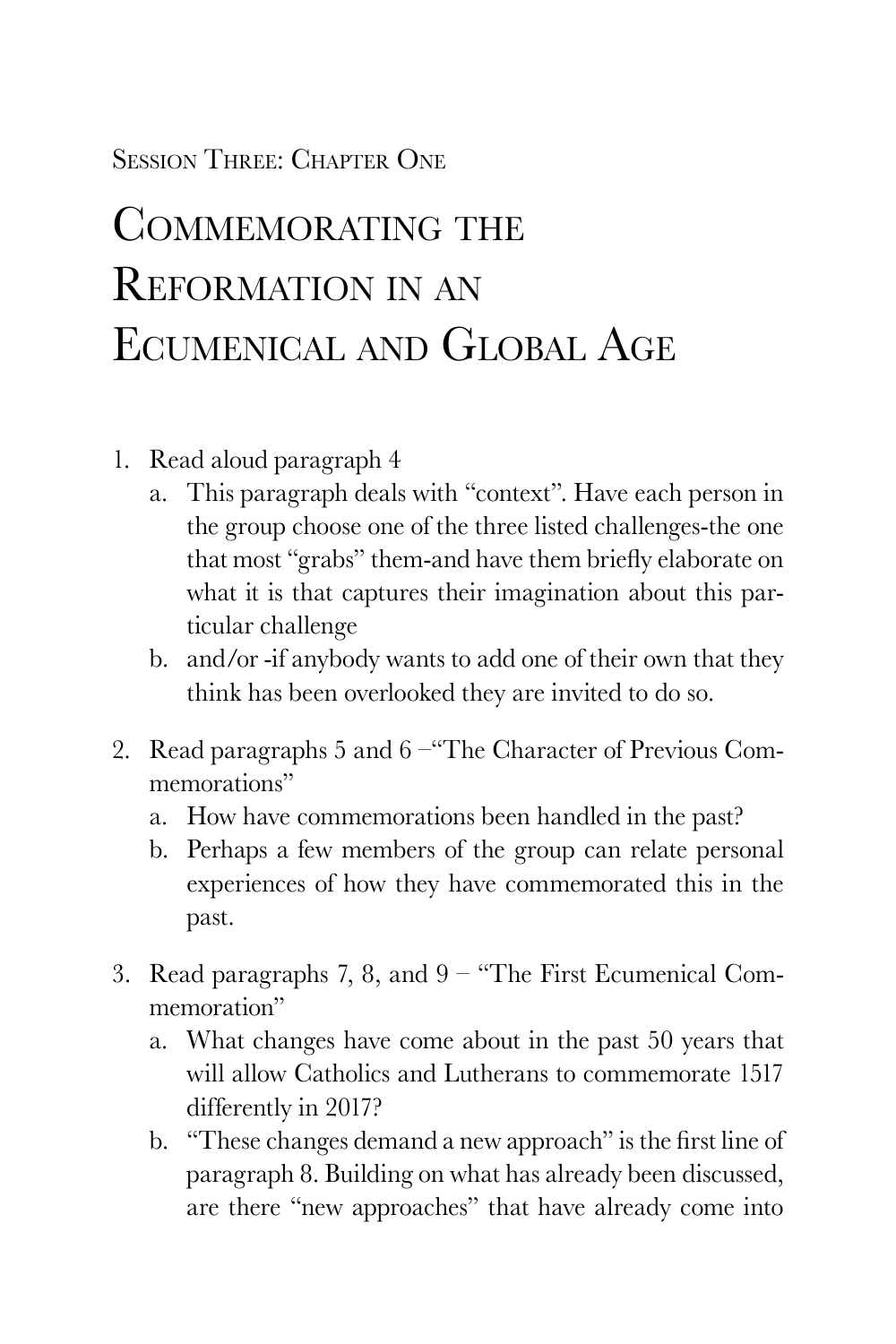#### 14 STUDY GUIDE: FROM CONFLICT TO COMMUNION

existence that you wish to praise or perhaps there are some which you hope to see come into existence? Discuss these.

- c. Even when oppositional differences remain what can we learn from 50 years of dialogue, prayer, and worship?
- d. Reread this paragraph aloud before discussing. In your own words what are the two points of departure? Is it possible to take **both points of departure** seriously as recommended by the document? Practice this in the group. What can each person affirm about both the Catholic and Lutheran positions?
- 4. Read paragraphs 10, 11, and 12 "Commemoration in a New Global and Secular Context"
	- a. What experiences do you have with the globalized Church mentioned in paragraph 10?

 In what ways has the development of a global church and Christianity helped to change the context of the confessional conflicts of history? How might these influences impact 2017?

- b. What do you think the last line of paragraph 11 means? "As a result of this forgetting much what divided the church in the past is virtually unknown today." Does the receding of Christian influence actually present an ecumenical opportunity?
- c. Paragraph 12 is a tough one! Even while we lament the divisions of the past this statement invites us to think about what was and is at the heart of the Confessional disagreements. What was and is at the heart? **"How can the traditions be passed on in such a way that they do not dig new trenches between Christians of different confessions"?** In short-can our ecumenical work be incorporated into our particular traditions and become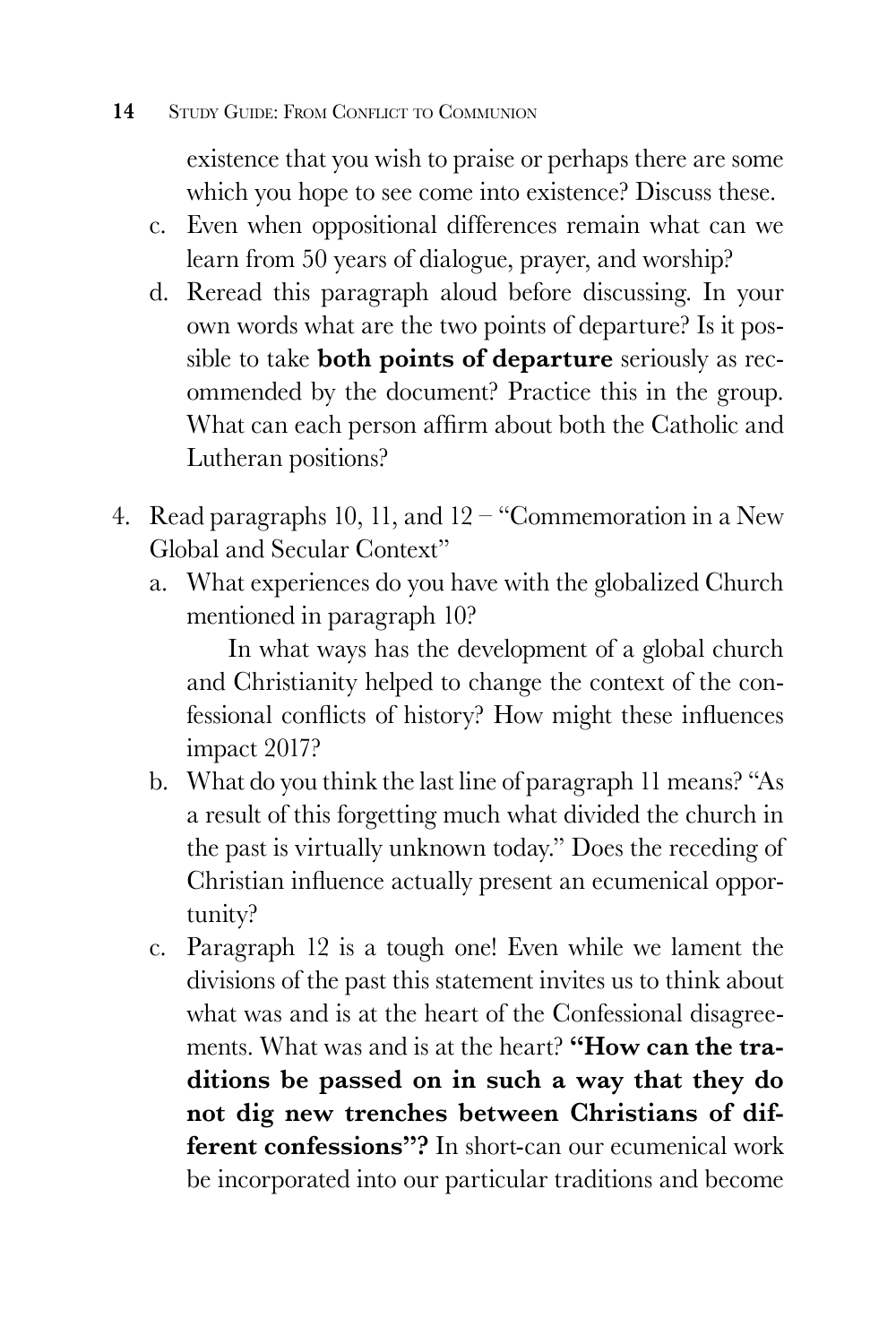part of what we hand on? Is ecumenism a part of authentic Christian witnessing?

- 5. Read paragraphs 13, 14, and 15 "New Challenges for the 2017 Commemoration"
	- a. This could be a wide-ranging discussion, but take some time to discuss the intersection of the culture and the church. In what ways does culture still reflect Christ and Christianity? In what ways have they parted or exist in opposition to each other?
	- b. In a similar vein to paragraph 11 how have certain trends perhaps made "old confessional controversies seem obsolete." ….specifically with regard to the phenomena of charismatic churches?
	- c. It is new time and a new era-how will the contemporary world impact the Commemoration of 2017?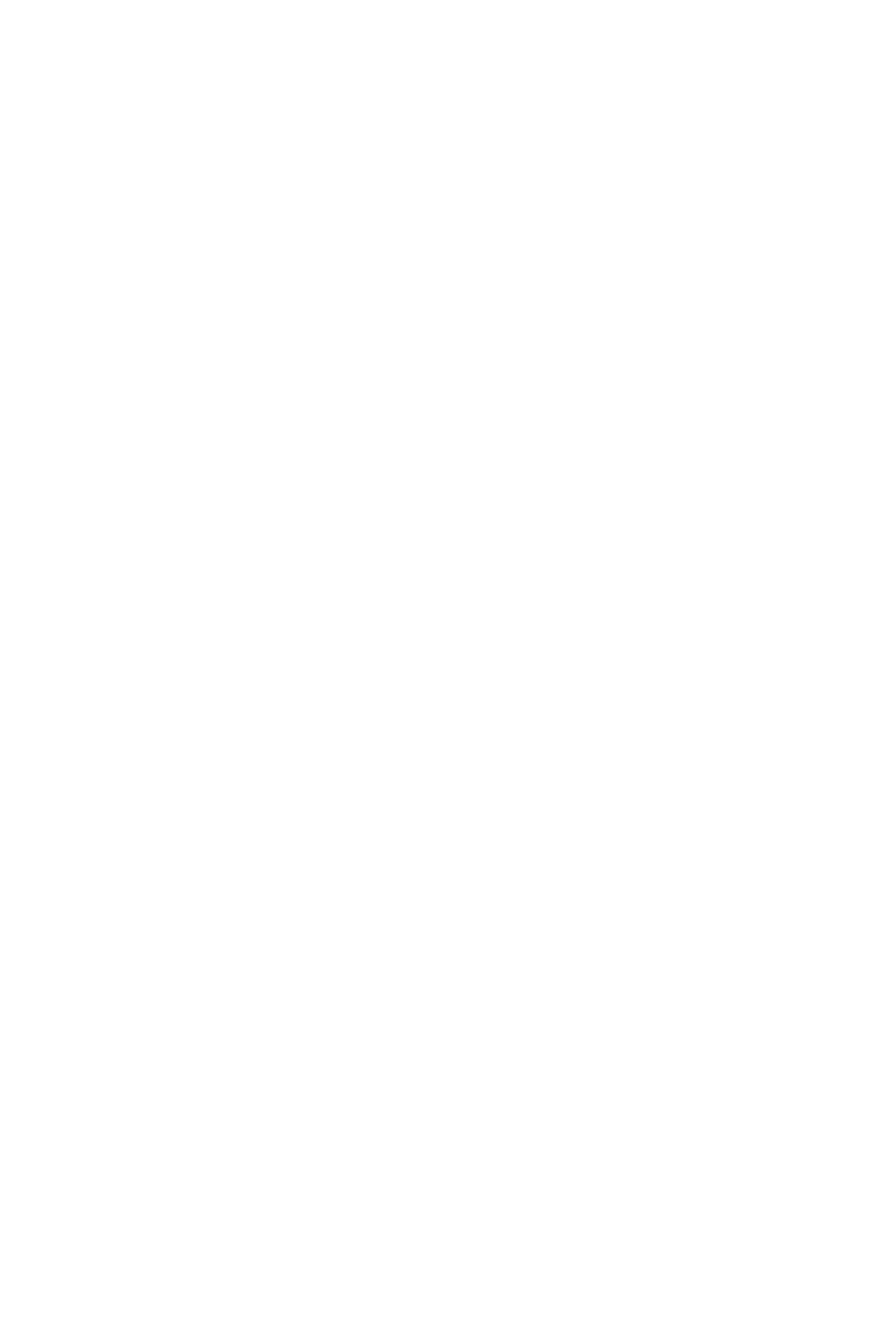### Session Four: Chapter Two

## FROM CONFLICT TO **COMMUNION**

#### **New Perspectives on Martin Luther and the Reformation**

*Read Paragraphs 16 – 17*

• Why is it important to recognize the "commonalities within the differences" of our respective faiths? Discuss some (of) beliefs Catholics and Lutherans have in common.

#### **Ecumenical Project Preparing the Way for Consensus**

#### *Read Paragraphs 18 – 25*

• What conclusions might you draw from the research of Catholic scholars in the twentieth century regarding Martin Luther and the Reformation? How might this affect your outlook toward each other's church/religion?

#### **Catholic Developments**

#### *Read Paragraphs 26 – 27*

• Discuss briefly the themes of Vatican Council II listed below and share your experiences and understanding of each:

Esteem and reverence for the Holy Scripture in the life of THE CHURCH

• What role does Holy Scripture play in your life? Discuss some similarities between Catholics and Lutherans regarding the use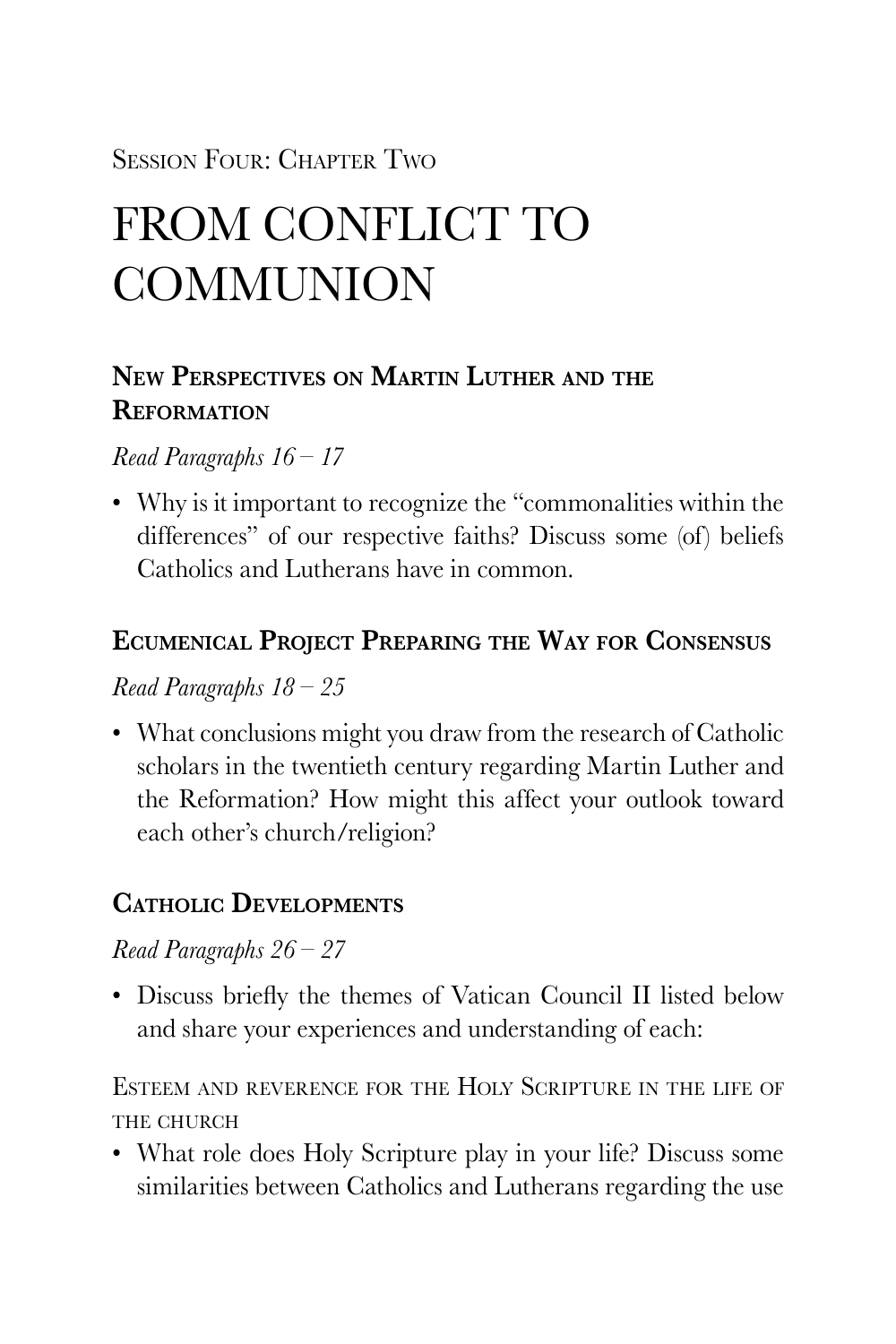of Holy Scripture. (Vatican Council II, Revelation: Chapter VI "Sacred Scripture in the Life of the Church")

Rediscovery of the common priesthood of all the baptized

• Do you recognize your part in the common priesthood? How does this play out in your daily dealings with others? Is it difficult to speak about your faith with other Catholics/Lutherans or non-Christians? (Vatican Council II, The Church: Chapter I "The Mystery of the Church" Article 15)

Need for continual purification and reform of the church

• How has Vatican Council II impacted your attitude for our understanding of each other's beliefs? How important is participation in Liturgy for you as a Catholic or Lutheran? (Vatican Council II, Ecumenism)

Understanding of church office as service

- At his holy inauguration as Faithful Head of the Catholic Church, Pope Francis stated that we should, "Never forget that authentic power is service" and that "Only those who serve with love are able to protect."
- Discuss what meaning these two statements might have for you as faithful followers of Christ.

Importance of the freedom and responsibility of human beings, including the recognition of religious freedom

• Discuss how the following statements of Vatican Council II impact your understanding of discipleship. What is the Church's divine mission?

 Vatican Council II informs us that "As the spiritual authority appointed by Christ, with the duty imposed by divine command, of going into the whole world and preaching the Gospel to every creature, the Church claims freedom for herself in human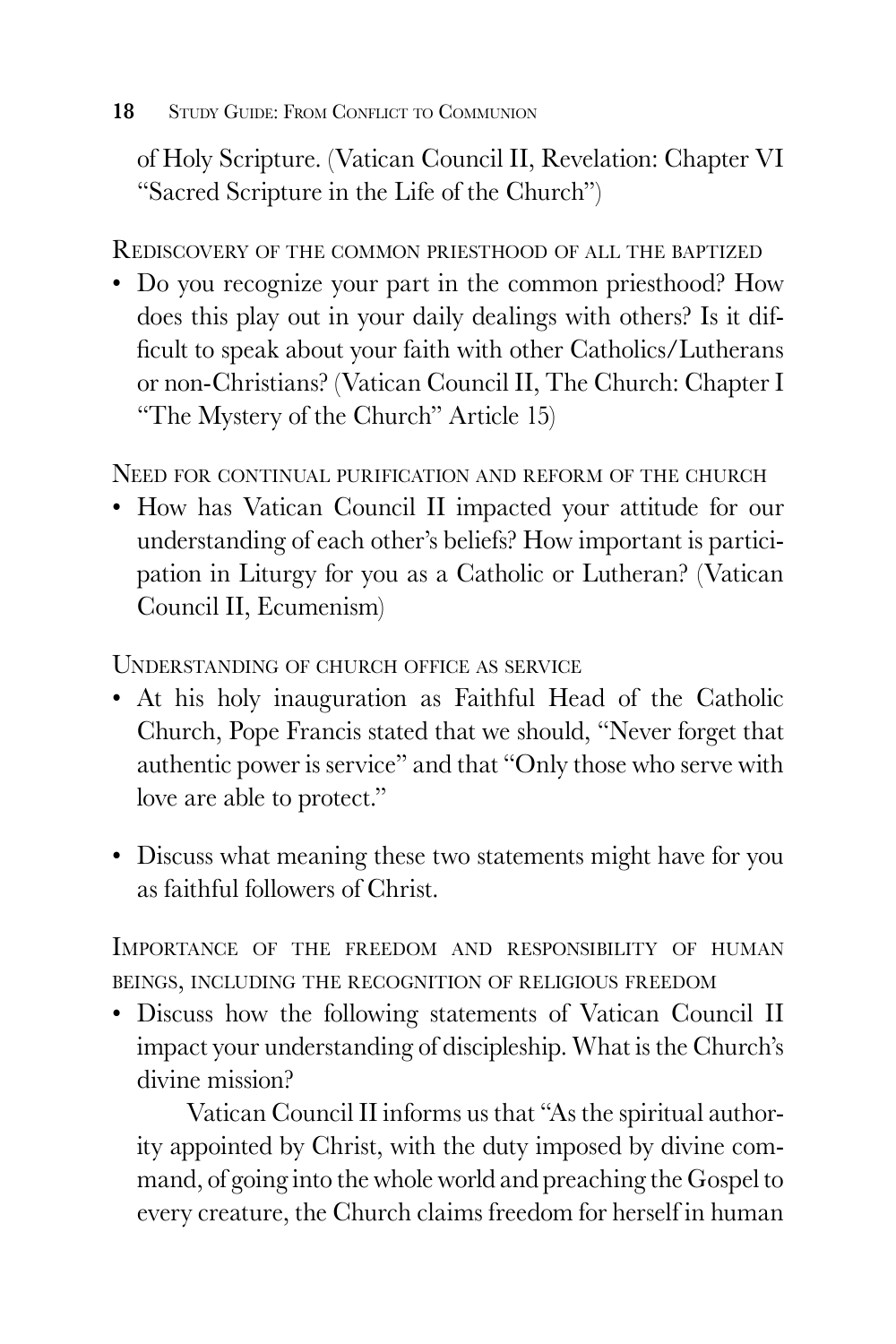society and before every public authority." (Vatican Council II, Declaration on Religious Liberty, Chapter II, "Religious Freedom in the Light of Revelation," Article 13)

 "When the principle of religious freedom is not just proclaimed in words or incorporated in law, but is implemented sincerely in practice, only then does the church enjoy in law and in fact, those stable conditions which give her the independence necessary for fulfilling her divine mission." (Vatican Council II, Declaration on Religious Liberty, Chapter II, "Religious Freedom in the Light of Revelation," Article 13)

 "(We) must take into account (our) duties toward Christ, the life-giving Word whom (we) must proclaim, the rights of the human person, and the measure of grace which God has given to each (of us) through Christ in calling (us) freely to accept and profess the faith." (Vatican Council II, Declaration on Religious Liberty, Chapter II, "Religious Freedom in the Light of Revelation," Article 14)

#### *Read Paragraphs 28 - 29*

Paragraph 28 states that as a result of Vatican Council II "Catholics today can appreciate Martin Luther's reforming concerns and regard them with more openness."

- How do you as a Catholic or Lutheran relate to this statement?
- Do you see a need for dialogue among members of both faiths? What would you hope to gain from such dialogue/encounters?
- Do you agree with the statement in paragraph 29, that (Luther's) "intention was to reform, not to divide, the church?" Discuss some of the positive and negative things about Catholics or Lutherans that you learned as a child/young person from others: parents, grandparents, friends etc.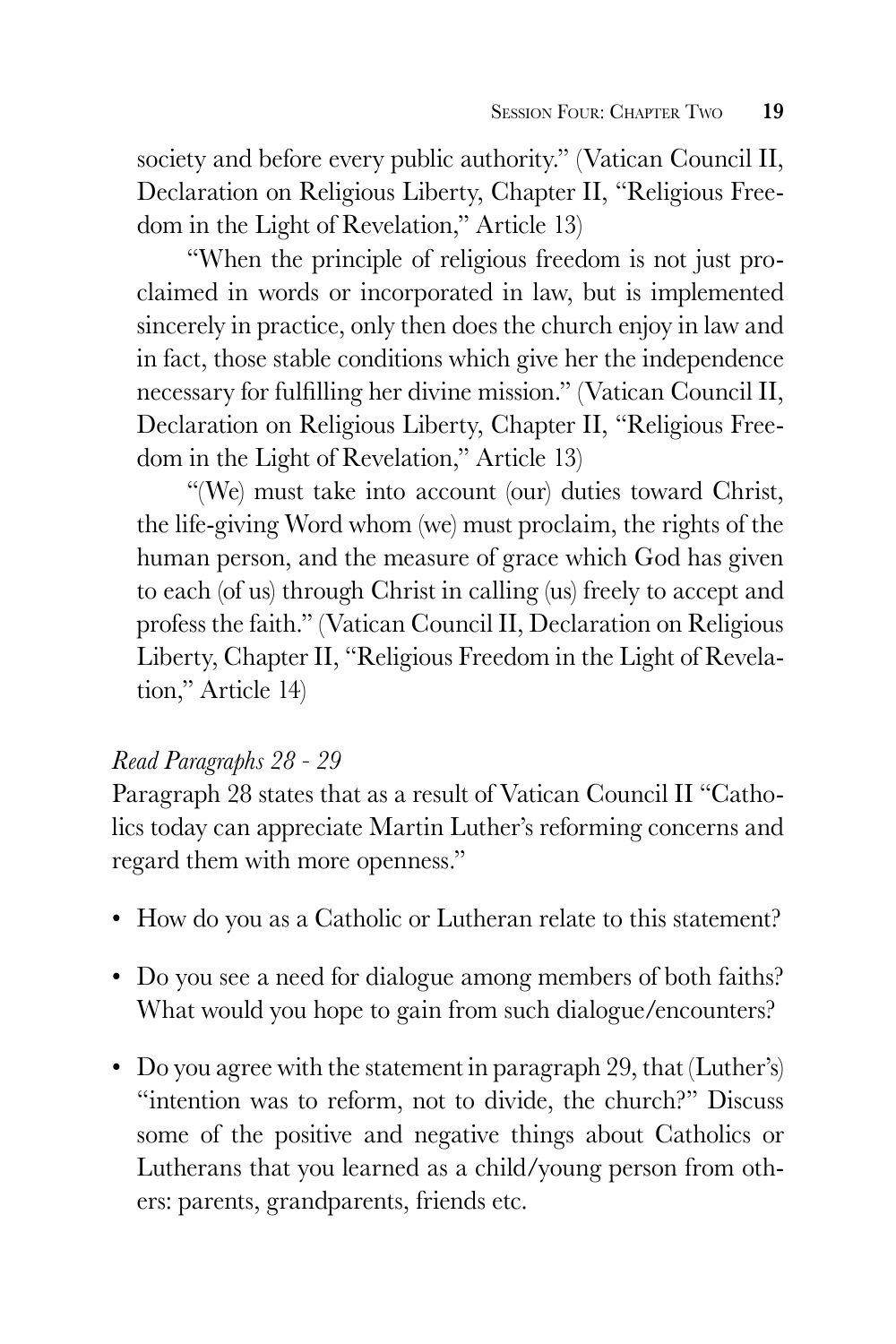#### *Read Paragraph 30*

- How do you relate to Pope Benedict's statement about Luther regarding the question of God? What does the question of God mean in your life?
- Do you agree that "most people today, even Christians, set out from the presupposition that God is not fundamentally interested in our sins and virtues?" Why or why not?

### **Lutheran Developments**

#### *Read Paragraph 31*

• As a result of Vatican Council II and the historical, social, and theological factors regarding Luther and the Reformation, Catholic and Lutheran theologians are now in dialogue about the commonalities and differences of their respective faiths. Would you agree that some progress has been made here? Do you think future progress toward full unity is possible? Why or why not?

### **The Importance of Ecumenical Dialogues**

#### *Read Paragraphs 32 – 34*

Share your thoughts about the following statements:

- "In order to determine the exact relationship between respective articles of doctrine, texts must be interpreted in the light of the historical context in which they arose. That allows one to see where a difference or opposition truly exists and where it does not."
- "Ecumenical dialogue is the common search for the truth of the Christian faith."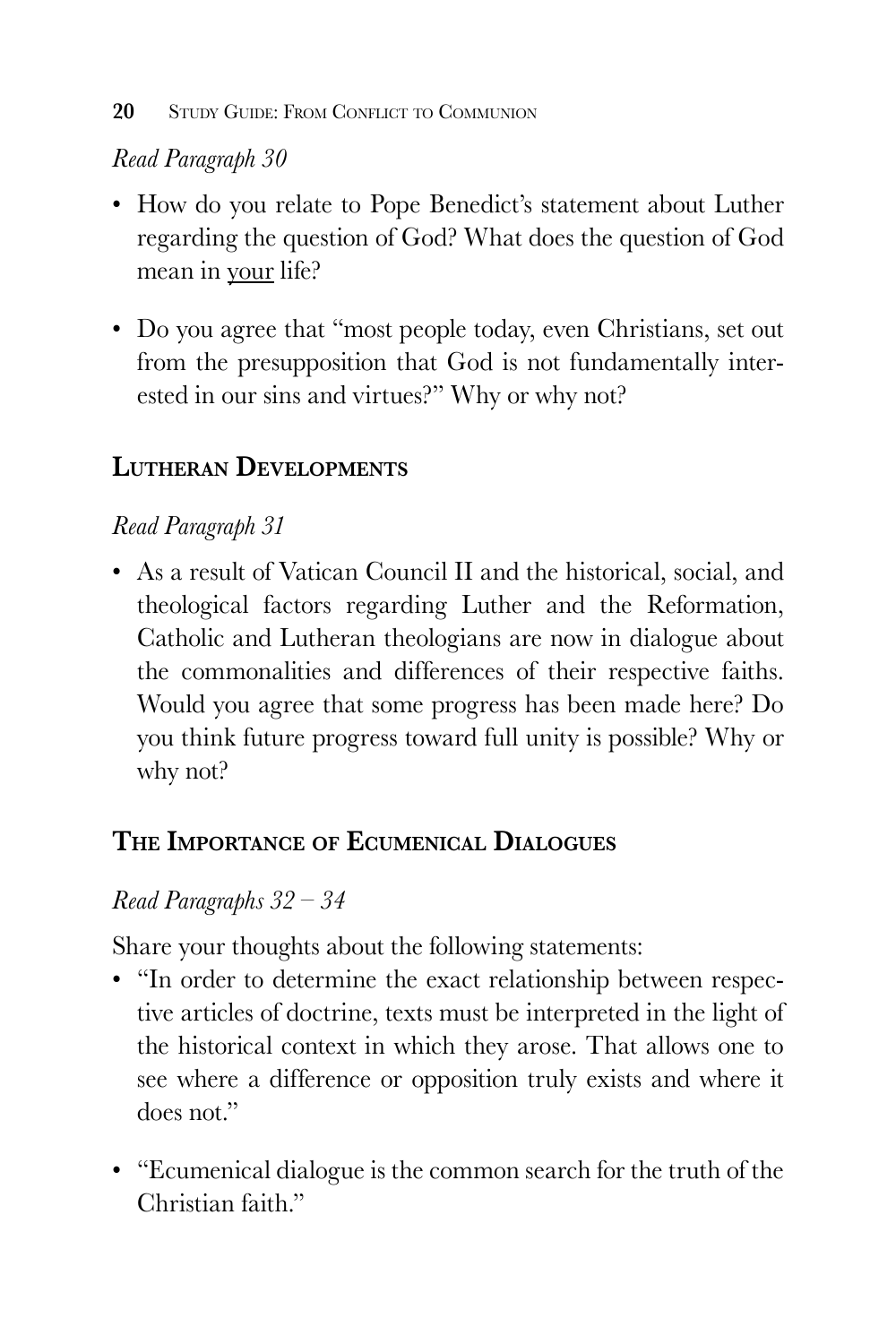Additional reading regarding Catholic-Lutheran dialogue is "Harvesting the Fruits: Basic Aspects of Christian Faith in Ecumenical Dialogue" by Cardinal Walter Kasper www.bloomsbury. com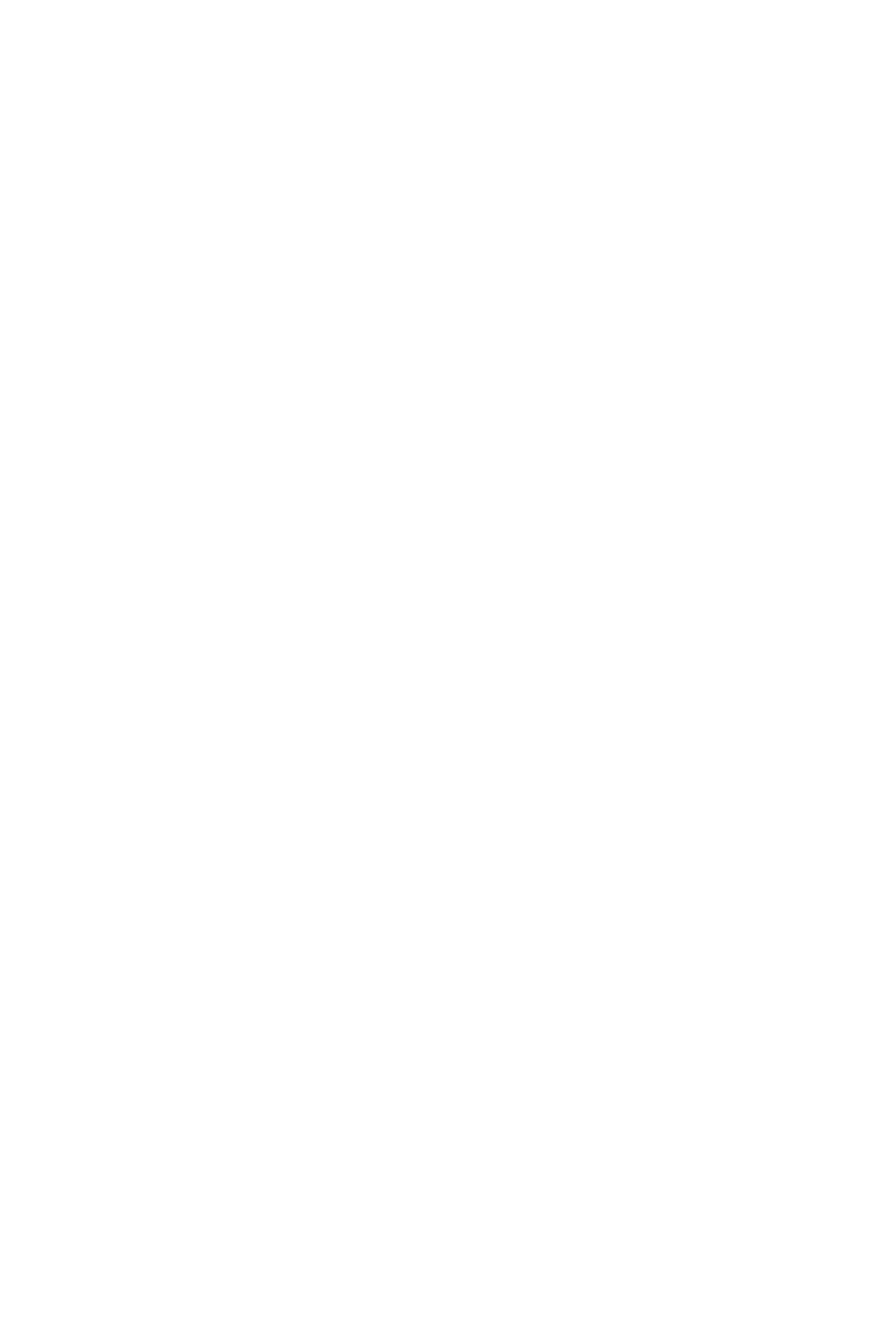#### Session Five: Chapter Three

## A Historical Sketch of the LUTHERAN REFORMATION AND THE CATHOLIC RESPONSE

#### **What Does Reformation Mean? (Paragraphs 35 – 39)**

- Give an illustration how two different parties might remember a particular event. Why is it important to "find a common way of remembering past events?"
- When you think about the term "Reformation," what thoughts and feelings come to mind? Is the term a positive, negative, or neutral one for you?

#### **Controversy over Indulgences (Paragraphs 40 - 42)**

- What was one abuse which Luther identified in the issuing of indulgences during his time? What other indulgence related questions did Luther have? How do we address and understand these issues today?
- What problem do you think may have been caused by the broad publication of the 95 Theses, as opposed to confining them to the context of academic theological discussion?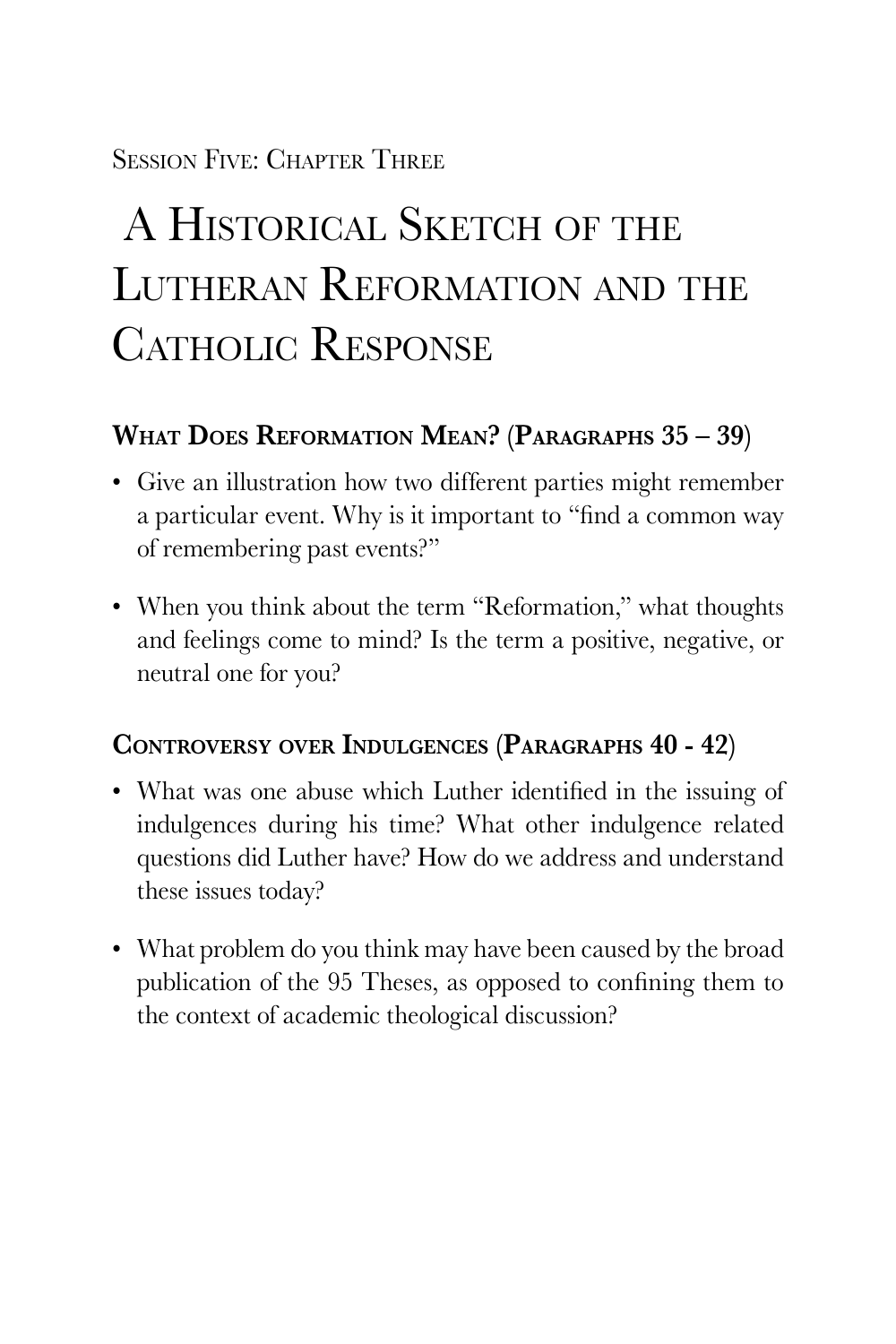#### **Luther on Trial, Failed Encounters, and The Condemnation of Martin Luther (Paragraphs 43 - 51)**

- Why was the Vatican alarmed by the broad publication of the theses? How does fear inhibit our ability to hear and understand one another?
- *"Cardinal Cajetan was given the mandate to interrogate Luther….Luther was to recants or….the Cardinal had the power to ban Luther…or to arrest him and bring him to Rome." (#45) "Luther was promised a fair trial. Nevertheless…, he repeatedly received the message that he either had to recant or be proclaimed a heretic." (#46)* These statements imply that Luther's treatment was anything but fair. Is it surprising to you that these comments appear in a jointly written document? Why is it important to talk about the "hard things" in ecumenical discussion?

### **The Authority of Scripture and Luther in Worms (Paragraphs 52 – 57)**

• It is a **caricature** to say that Lutherans adhere to the authority of the Bible alone and Roman Catholics submit to the authority of the pope alone. Is this caricature still alive? Give examples which support or dispel the caricature.

### **Beginnings of the Reformation Movement (Paragraphs 58 - 61)**

• *Roman Catholics:* Do you recognize your experience in any of the changes described in these paragraphs? What is still foreign? *Lutherans:* Do you see yourself participating in the ongoing reform of the Church? If so, how?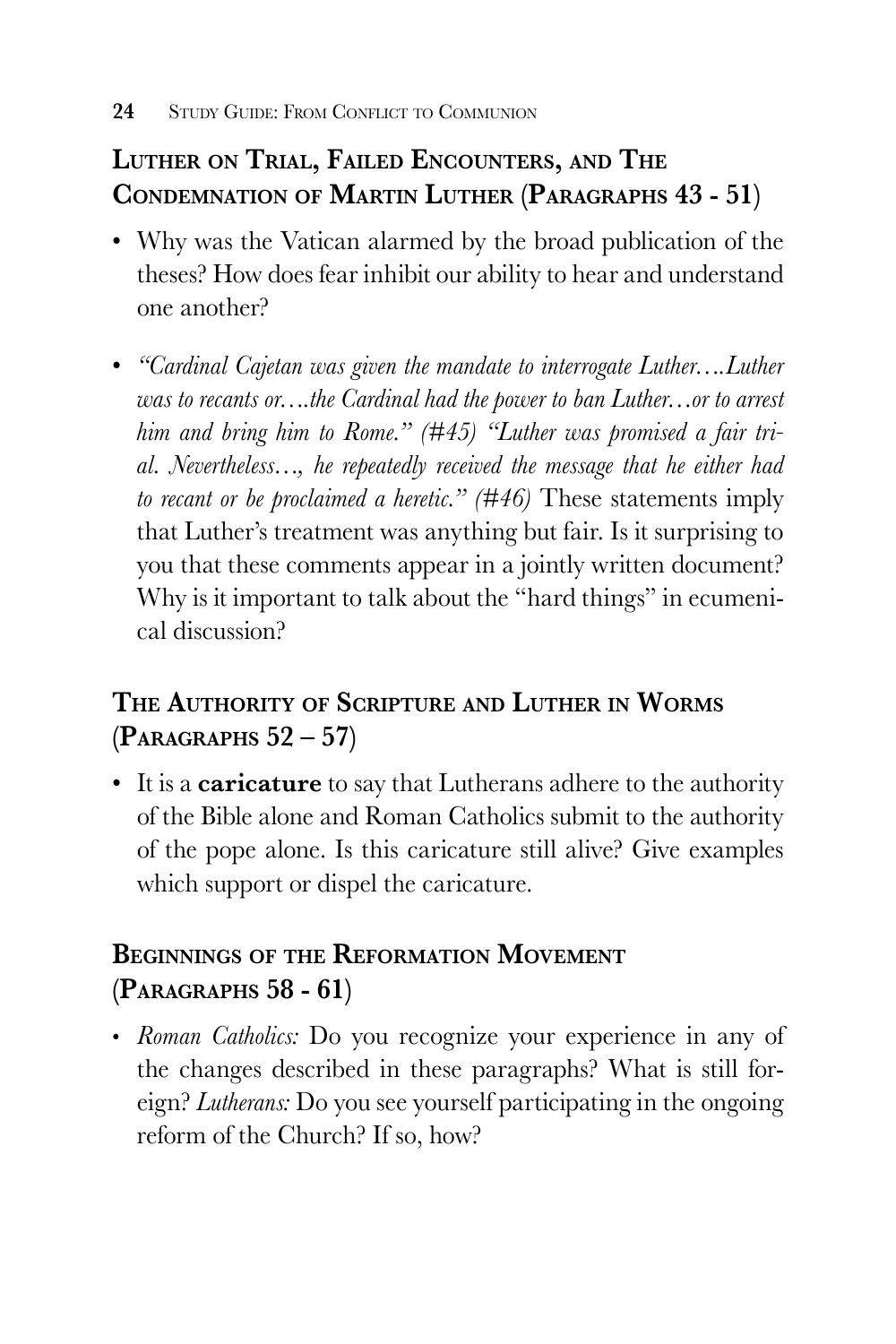#### **Bringing the Scripture to the People, Catechisms and Hymns, & Ministers for Parishes (Paragraphs 62 – 68)**

- As Lutherans and Roman Catholics, talk about your experience of a) using the Bible; b) Christian education for children and adults, and the books you used; and c) the use of hymns in church services. Do we share any common experiences?
- Why did early Lutherans use pastors to ordain new pastors? Why did they consider this to be legitimate? How were (and are) these ordinations viewed by the Roman Catholic Church? What place might historical considerations play in the recognition of Lutheran ordination by the Roman Catholic Church?

#### **Theological Attempts to Overcome the Religious Conflict (Paragraphs 69 – 73)**

• The first section of the Augsburg Confession sums up doctrine which Lutherans held to be undisputed, differing only in inconsequential matters. The second part deals with matters which were held to be still under dispute. What are some important areas of doctrinal agreement between Lutherans and Catholics today? Where do we still disagree? Do you see the differences which remain as truly "church dividing?"

#### **Religious War and the Peace of Augsburg (Paragraphs 74 – 77)**

• In this section we read about some details of the interplay between state and church. How might this European experience have influenced the First Amendment of the U.S. Constitution which states: "*Congress shall make no law respecting an establishment of religion, or prohibiting the free exercise thereof.…"***?**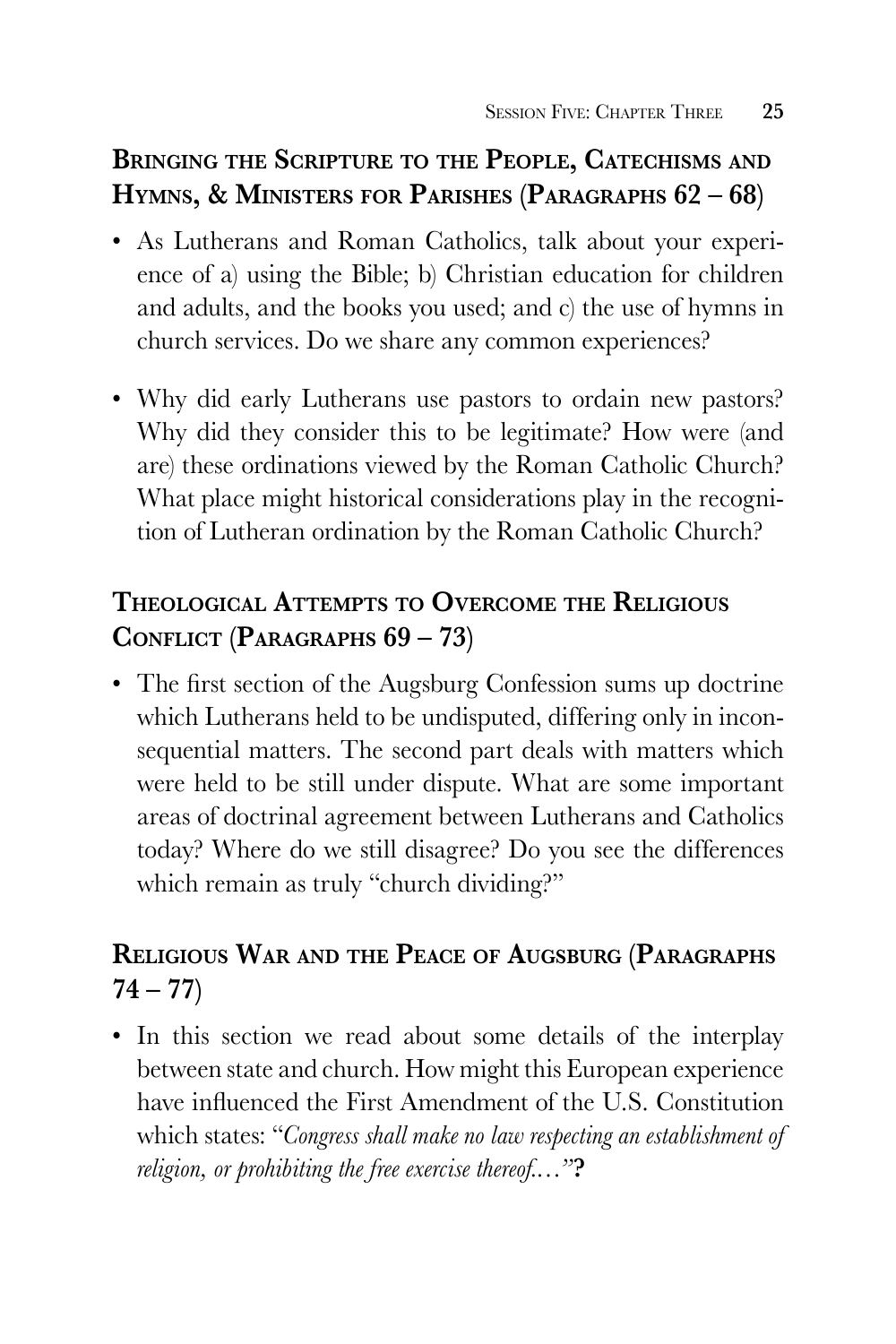#### **The Council of Trent (Paragraphs 78 – 89)**

- Trent rejected the Lutheran principle of *sola scriptura*, insisting that Scripture and Tradition taken together bear the fullness of the faith. Give an example of Tradition which is held as part of the faith by the Roman Catholic Church, but which does not appear explicitly in the Bible. Do such elements of Tradition present an obstacle to Christian unity?
- Trent published an "official" list of biblical books. Examine the Table of Contents of a "Protestant" and a "Catholic" Bible. Why does this list of books differ?
- Trent rejected *"the doctrineof justification byfaith alone (sola fide), while understanding faith primarily as assent to revealed doctrine….It declared the essence of justification to be not the remission of sins alone, but also the 'sanctification and renovation of the inner man' by supernatural charity."* (#82) Discuss your PERSONAL understanding of the term "faith." Is it intellectual belief alone or does it include something else? How does your understanding bear on the "controversy" between "faith alone," and "faith plus good works?"
- Trent defined seven sacraments. Lutherans generally recognize only two, but have rites which correspond to the other five. Discuss your understanding of Baptism and Eucharist from the perspective of your own tradition. Are you SURE of what your tradition teaches? Did anything your dialogue partner say surprise you?
- Trent taught that the Mass makes present the sacrifice of the cross, but it is *"not a repetition of the once-for-all sacrifice."* (#85) Lutherans teach that in Holy Communion we receive Christ's true body and blood, given to us for the forgiveness of sins. How might these understandings relate to one another?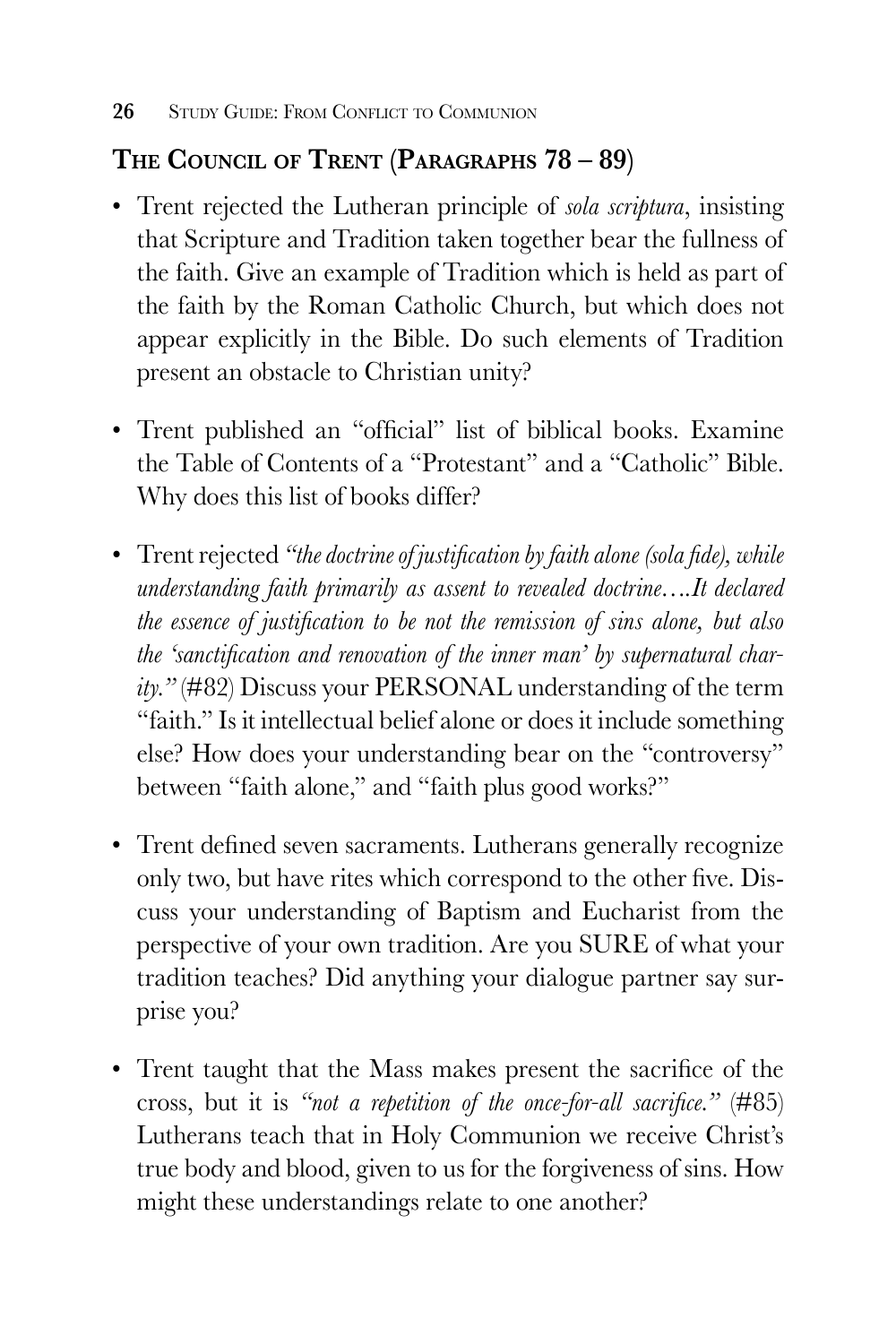- We often think in a stereotypical fashion that Roman Catholics focus on the Sacraments and Lutherans focus on the Word. The Council of Trent instituted formal seminaries precisely so that the Word might be proclaimed more effectively. Lutherans understand the Sacraments as "the Word made visible." Discuss your experience of Word and Sacraments as a child, and now as an adult. Have you grown in your understanding? What can Lutherans and Roman Catholics continue to learn from one another about Word and Sacraments?
- Both Trent and the Reformers defined themselves against the other. Until recently we continued to emphasize our differences rather than our similarities. Make a list of everything you can think of which is shared by the two churches.

#### **The Second Vatican Council (Paragraph 90)**

- Vatican II said that *"many elements of sanctification and of truth are found*" outside of the Roman Catholic Church. The Council recognized those things which the Roman Catholic Church shares with other Christians, such as: *"the creeds, baptism, and the Scriptures. A theolog y of ecclesial communion affirmed that Catholics are in a real, if imperfect, communion with all who confess Jesus Christ and are baptized."* But Vatican II was not the last word on ecumenism: For a list of international level dialogues and more information, go to: http://tinyurl.com/LRC-World-Dialogue. For more information on U.S. L/RC dialogue, see: http://tinyurl.com/ US-dialogue. For a press release on the current round, go to: http://tinyurl.com/Current-USLRC.
- Discuss: How will you help to spread the word to the people at your church about what you are learning through the study of this document?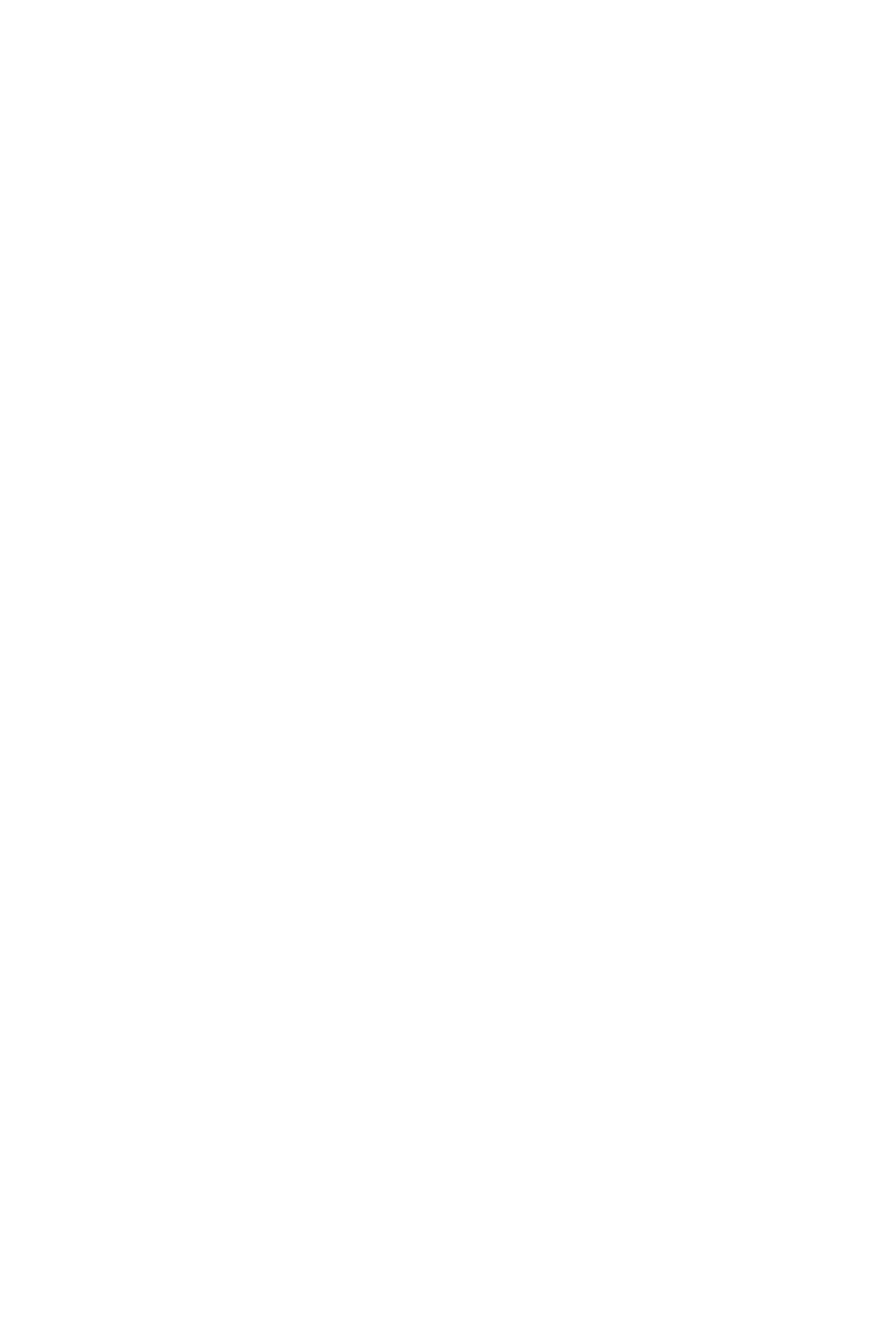#### Session Six: Chapter Four

## Basic Themes of Martin Luther's Theology in Light of Lutheran-ROMAN CATHOLIC DIALOGUES

#### **Introduction**

This chapter examines four areas of Martin Luther's theology justification, the Lord's Supper, Ministry and Scripture/Tradition—with some concluding remarks about ecclesiology. By focusing on Martin Luther's theology, the reader may obtain a better grasp of the origins of specific differences in teaching and the degree to which today's ecumenical conversations have helped to remove misconceptions and have grown to understand the differences between our two communions. Each of the jointly written sections contains enough information to be a chapter in itself, worthy of extended conversation among Lutherans and Roman Catholics today. Given the upcoming commemoration of the Reformation in 2017, it is important that this chapter concentrates not on Lutheran confessional writings (contained in the *Book of Concord*) but Luther's own thought (par. 93).

As the reader goes through this material, it is important to note its structure. It begins with a summary of Luther's perspective, followed by a brief look at Roman Catholic concerns and concludes with an examination of harvest of ecumenical dialogues regarding these points, keeping in mind that the authority of the ecumenical statements varies, with the *Joint Declaration on the Doctrine of Justification* having a higher authority than statements from the dialogues themselves (par. 97).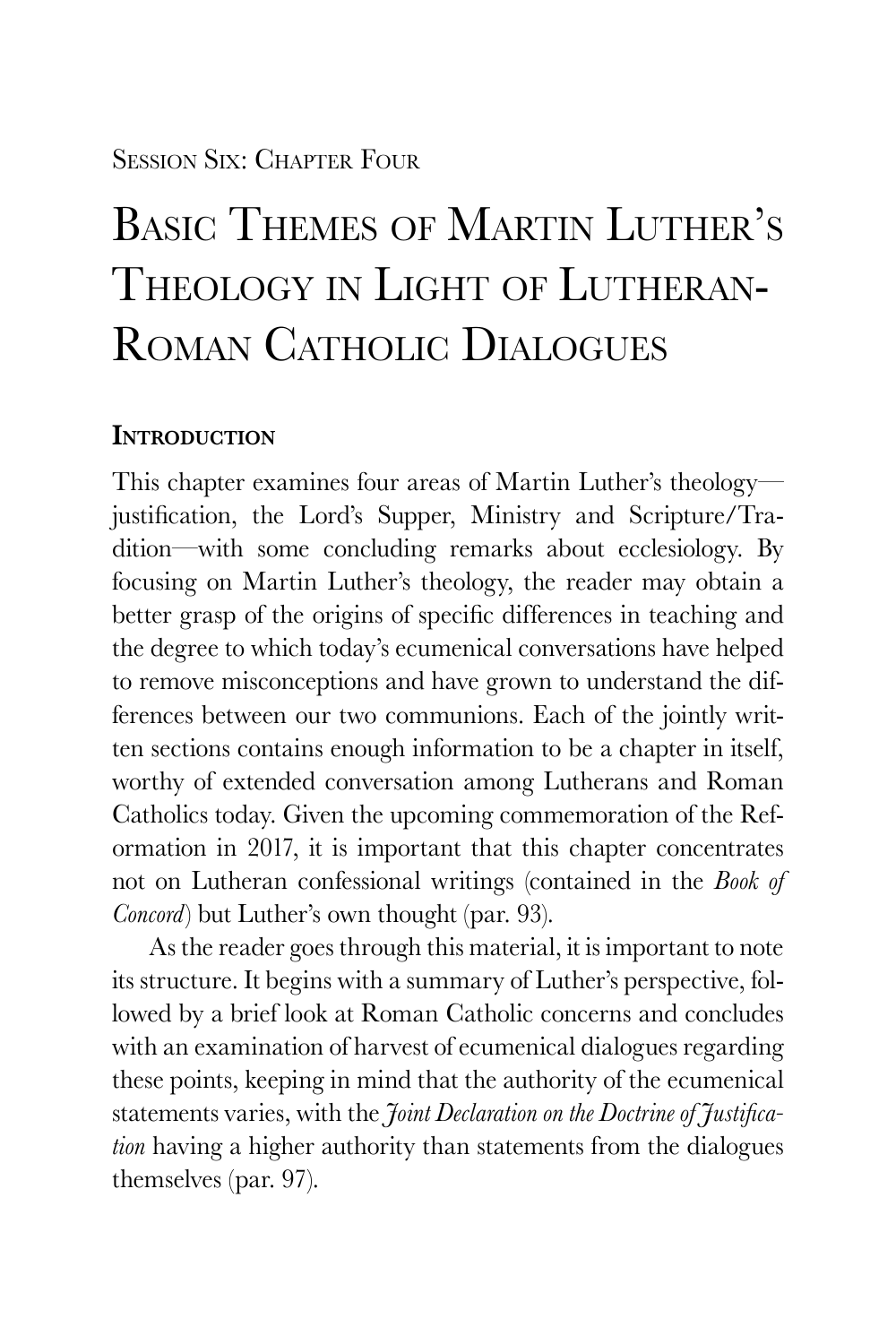### **(1) Justification**

- A. Central to Luther's theological teaching and to the Reformation was the understanding that we are justified by God's grace through faith. Paragraph 107 emphasizes that God's love for humanity is centered in Jesus Christ so that "by grace alone" is also always "by Christ alone" where the believer's sin is exchanged for Christ's righteousness.
- B. In 1999, the Joint Declaration on the Doctrine of Justification was adopted by the Vatican and the Lutheran World Federation. Both communions insisted upon God's grace alone "the forgiving and renewing mercy that God imparts as a gift" (paragraph 124) as the cause of justification. Both communions agree that this takes place by faith alone, understood as the trust based on God's Word.
	- 1. **If this joint doctrine of justification shows a differentiating consensus about how we are forgiven and saved, what does this say about how we treat one another as fellow Christians? (See paragraph 138)**
	- 2. **What do you believe is meant by the Lutheran teaching that we are both saint and sinner at the same time? (paragraph 116)**
	- 3. Luther had a deep commitment to the freedom of the Christian, where the freedom of God's grace and faith in God's promises in Christ result in the freedom to serve one's neighbor spontaneously without seeking merits in doing so" (paragraph 118).

 Should we expect to build up merits for serving our neighbor? Is it sufficient to know that we are acting in love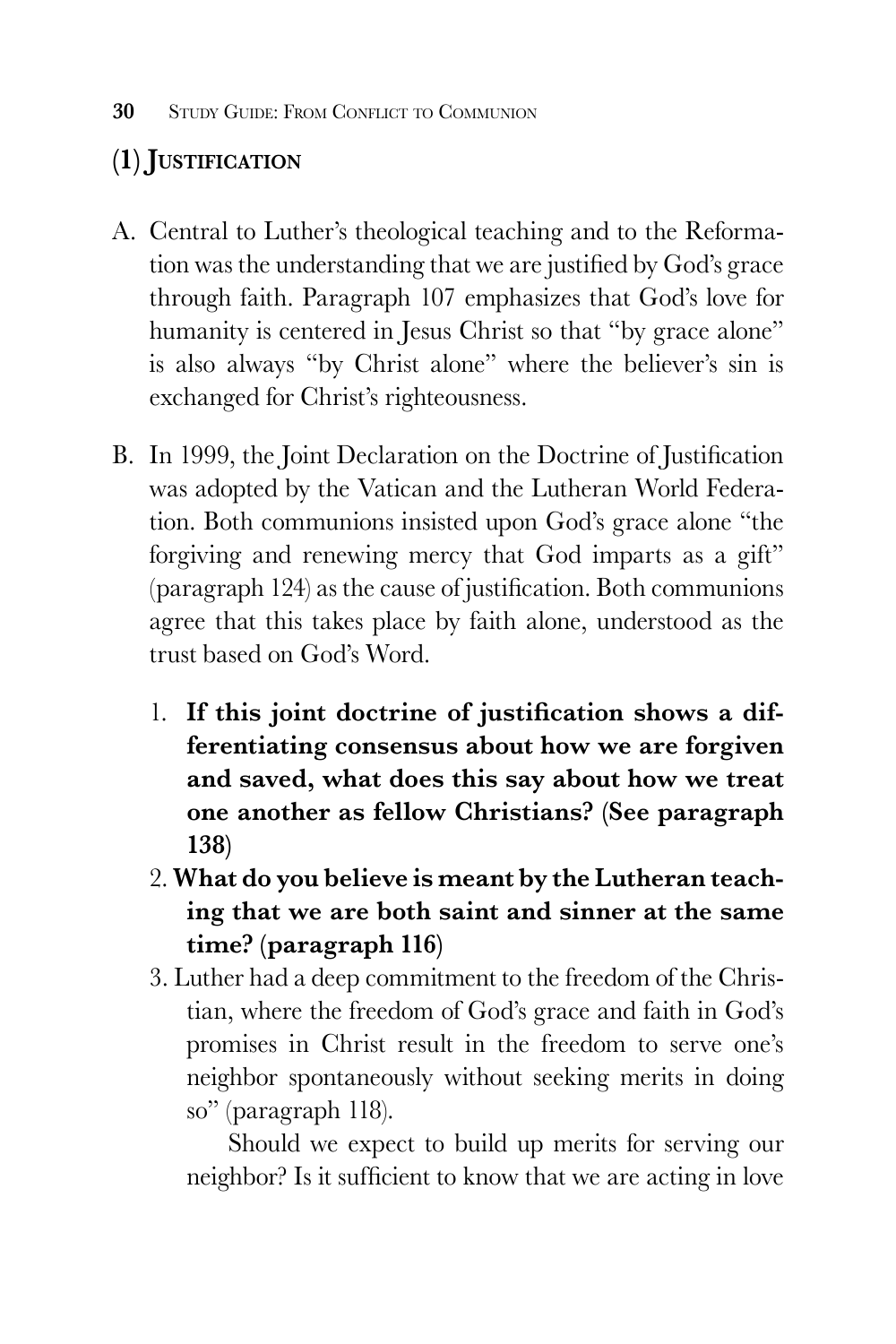and not with the expectation that we are rewarded for what we do?

### **(2) The Eucharist**

Luther understood the Lord's Supper as both a promise of Christ's presence (his true body and blood) and a testament of grace and forgiveness. In dialogue, both communions affirm Christ's real presence in the Eucharist without adopting philosophical terminology to explain it.

- **1. While we are not yet able to share Holy Communion, how important is it to know that we agree that we receive the Body and Blood of Christ?** (Note: some Christian communions teach that in Communion it is only a spiritual presence or it is simply a memorial.)
- 2. How have you seen the practice of Holy Communion change in your context? Is there a more frequent reception of Communion?
- 3. Both Lutherans and Catholics have benefited from the liturgical movement of the twentieth century (viewing the sacrament as a memorial that makes present the events of salvation; affirming other aspects of Christ's presence in the Word and in the assembly; reevaluating other expressions of Christ's real presence, learning to deal respectfully with the elements after the meal).

 How has the liturgy changed in your church? Do people participate more actively in worship and in the Eucharist?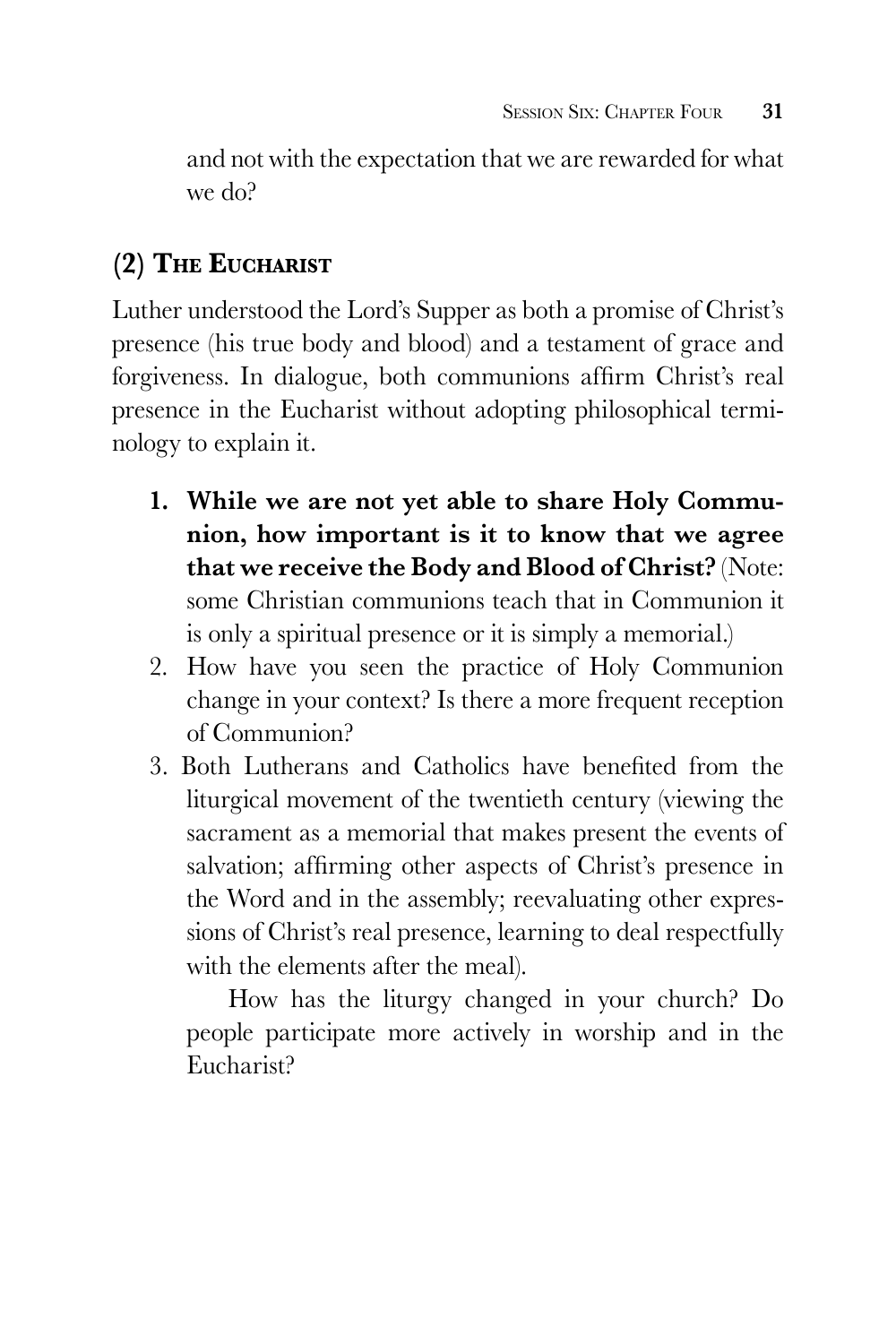### **(3) Ministry**

1. Luther emphasized the priesthood of the baptized. Christ alone is high priest, and through baptism believers share his priesthood and kingship (I Peter 2:9). He also emphasized that while all are priests, not all are ministers.

 Do you believe every Christian is called to exercise the calling in their baptism to serve God and their neighbor?

 2. In the study document, *The Apostolicity of the Church,* there was a common understanding of the priesthood of the baptized, the divine source of the ordained office of public ministry, the centrality of proclamation of the gospel and administration of the Sacraments.

Discuss the affirmation that both communions agree that ministry serves the church universal, with Lutherans emphasizing the congregational assembly's direct relation to the church and with Roman Catholics agreeing that bishops, while not over other churches must be "solicitous for the whole church" (paragraph 186) and, thus, that the Bishop of Rome is "pastor of the whole Church."

3. Paragraph 194 shares "Thus, the office of ministry presents both considerable obstacles to common understanding and also hopeful perspectives for rapprochement."

How can bilateral dialogues bring an affirmation on where there is agreement as well as help resolve any differences?

### **(4) Scripture and Tradition**

1. Luther regarded Scripture as the first principle and ultimate judge of all theological statements. For Luther, Scripture does not oppose all tradition but only "human traditions," that is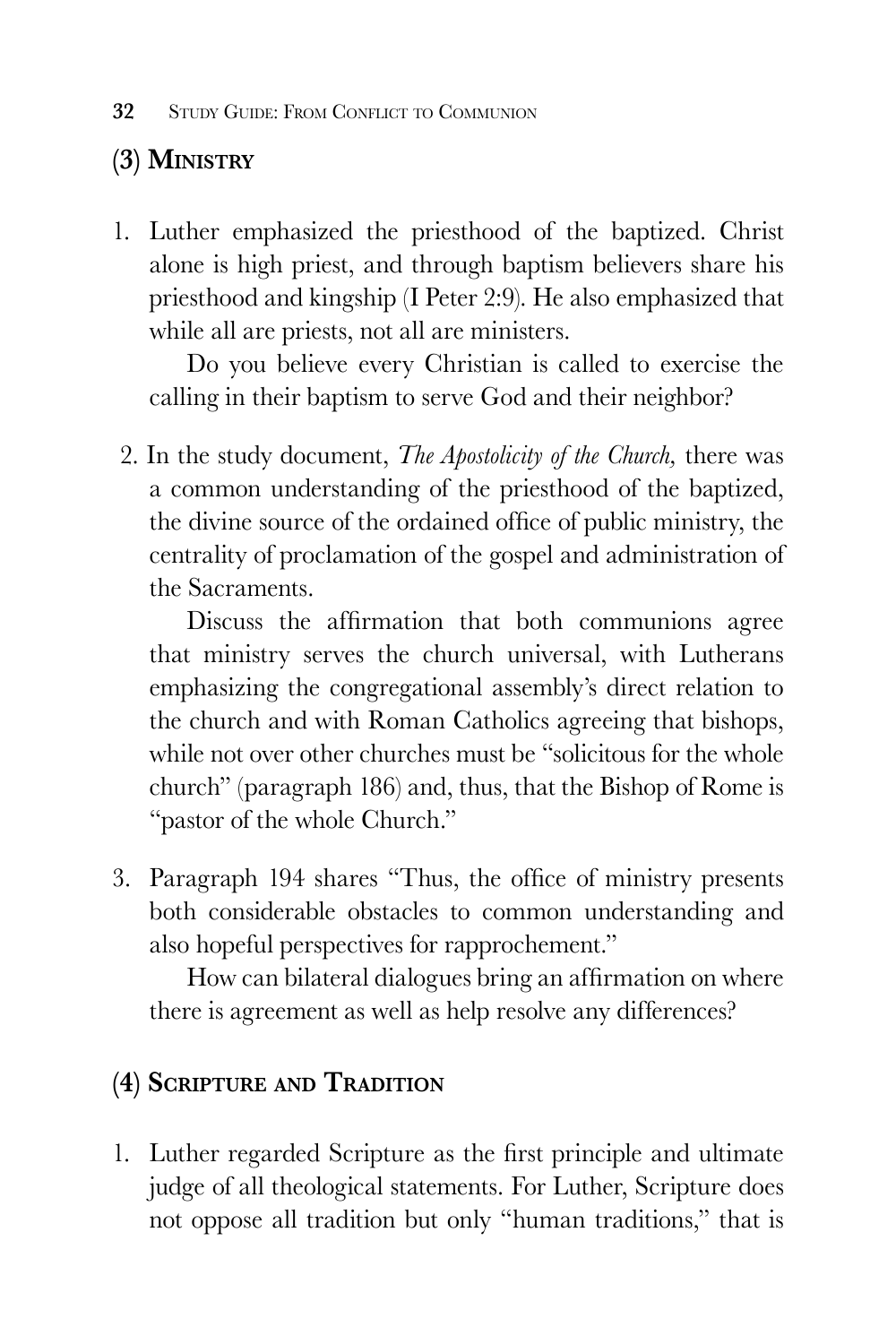traditions that undermine the message of Scripture itself. Since the Reformation, the relationship between Scripture and tradition has changed. Both Catholics and Lutherans have concluded that different emphases in Scripture and tradition do not require maintaining the current division of the churches.

 Share some tradition that is important to you and to the Church. Where there are differences, can we respect the understanding of tradition by the other communion?

2. Ecumenical dialogue has emphasized "the efficacy of the Spirit-inspired biblical text" (paragraph 207) as it has operated over time in individuals and in ecclesial tradition and has provided certainty for scriptural revelation.

 What is the work of the Holy Spirit in guiding and enlightening us as we study Scripture and as we look at Tradition in the church?

3. A first step toward consensus in matters of ecclesiology has come with the realization "that the doctrine of justification and the doctrine of the church belong together (paragraph 216) by reciting a common Creed, Lutherans and Catholics place both doctrines in the work of the Trinity. . .

 Why is it helpful to note that Catholics and Lutherans confess together the faith in the one, holy, catholic and apostolic church? (Paragraph 218)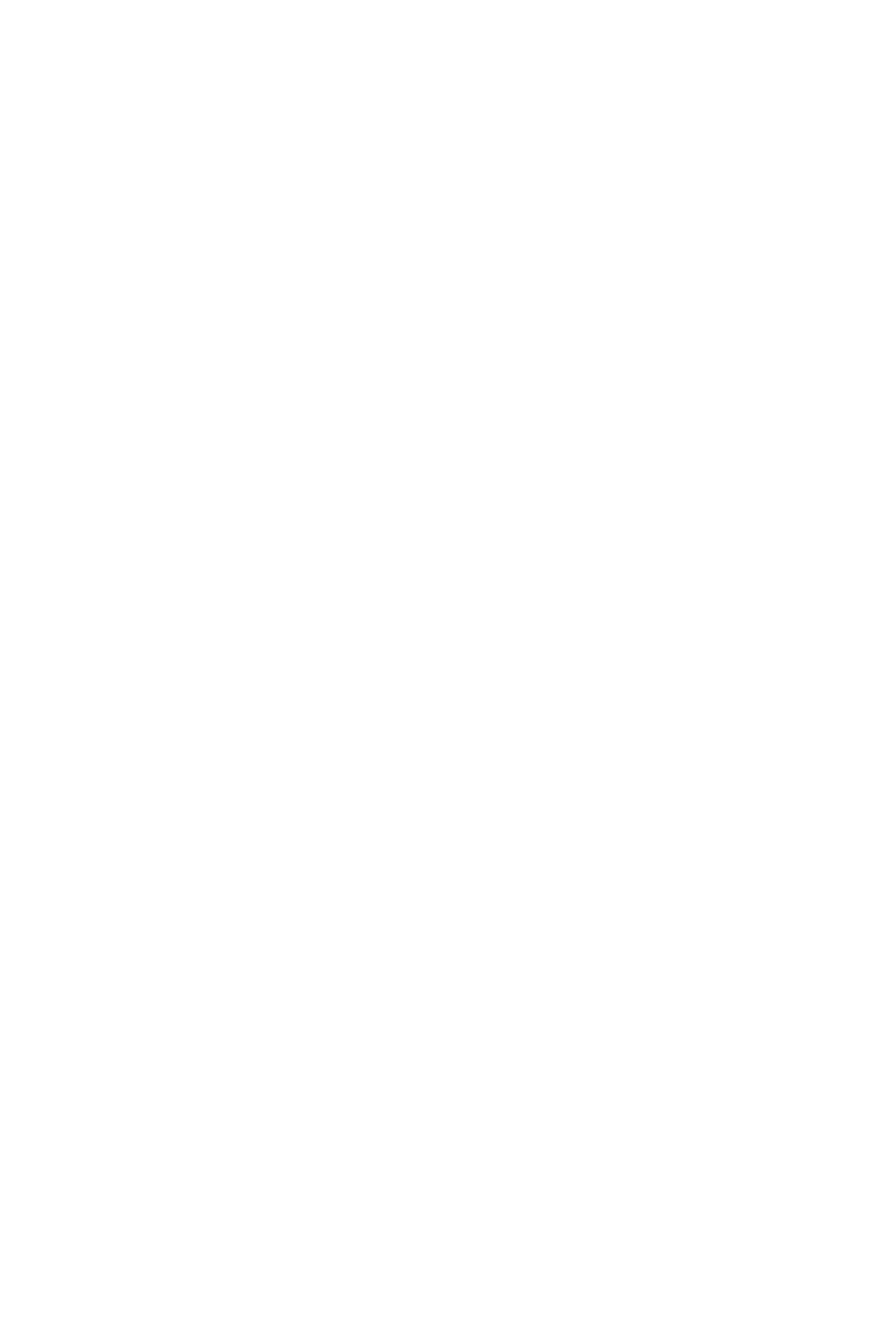Session Seven: Chapter Five

## Baptism: The Basis for Unity and Common Commemoration

#### **Read Paragraphs 219 – 222**

- Share your experiences of participating in baptisms at your own congregation. Who participated? Within the Eucharistic liturgy or separately? Describe the liturgical actions.
- Share your experiences of being a guest at a baptism performed in a congregation other than your own. (For Catholics, attending a baptism at a Lutheran church; For Lutherans, attending a baptism at a Catholic church.) What was similar to your own tradition? What was different? How were you welcomed or acknowledged as being a fellow member of Christ's body?
- How has your understanding of the origins and histories of Catholic and Lutheran identity changed in your lifetime?

#### **Preparing For Commemoration**

#### *Read Paragraphs 223-224*

- Share a personal story of living "in divided communities."
- Imagine a shared Catholic Lutheran commemoration on October 31, 2017. What attitudes might shape such a commemoration? Is there language or terms we would want to avoid?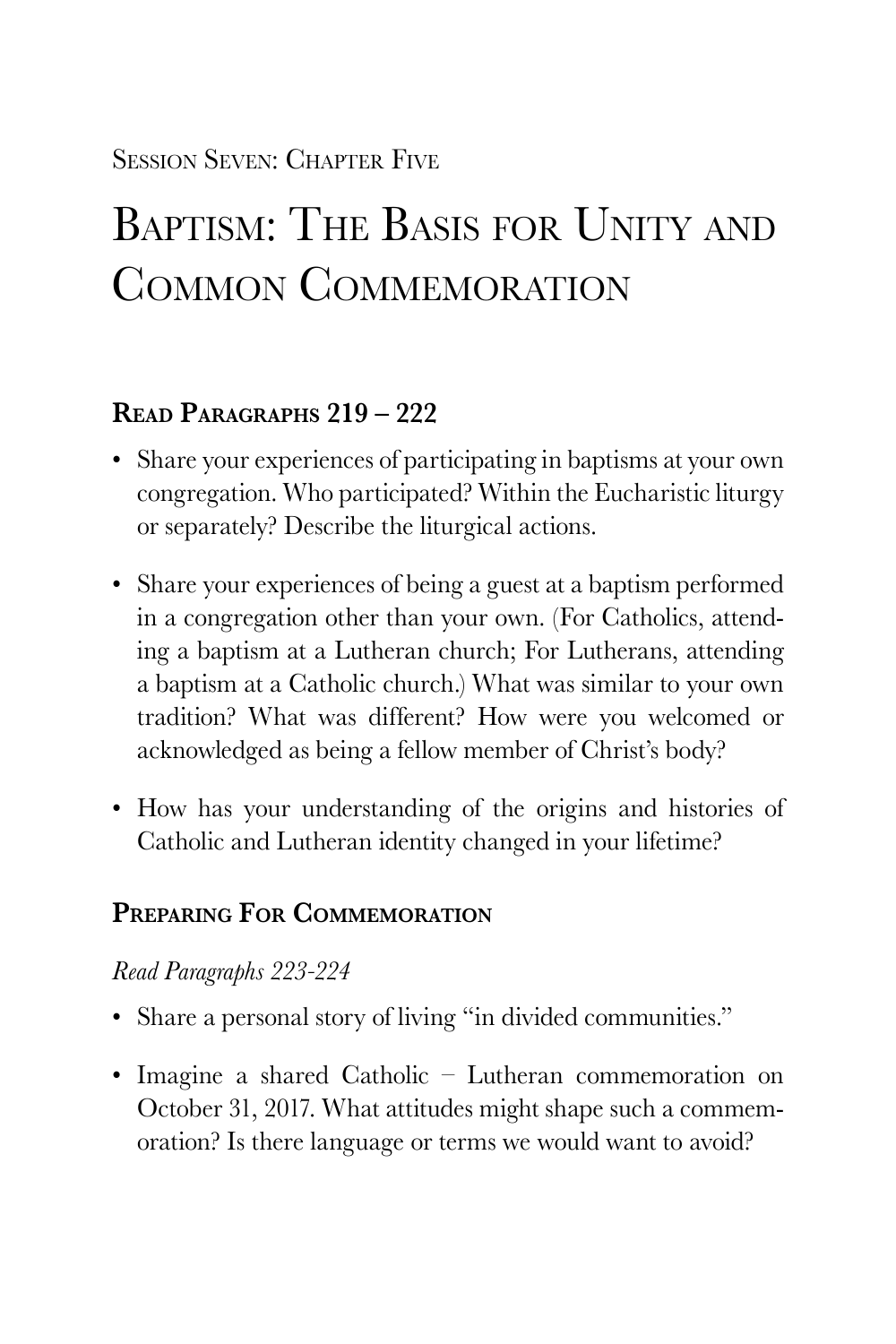#### **Shared joy in the gospel**

*Read Paragraphs 225 – 227*

- Share your favorite gospel story.
- Read together the most recent Lutheran and Catholic translations of the Nicene Creed. Are there differences in wording? Why? What are they attempting to say?
- What gifts do Lutherans possess that they want to share with their Catholic siblings?
- How might Catholics acknowledge the validity, virtuous works, and witness to Christ of their "separated brethren" of the Lutheran tradition?

#### **Reasons for regret and lament**

#### *Read Paragraphs 228 – 229*

• Discuss the Lutheran understanding of "simultaneously saint and sinner" as applied to Martin Luther.

#### **Prayer for Unity**

#### *Read Paragraph 230*

- Together write a prayer or intercession for unity that is both global in its plea for more visible unity within the body of Christ and also contextual for your particular congregations.
- How might the Confession of St. Peter (January 18) and the Conversion of St. Paul (January 25) provide unique opportunities for Catholic and Lutheran congregations to come together for mutual prayers for unity?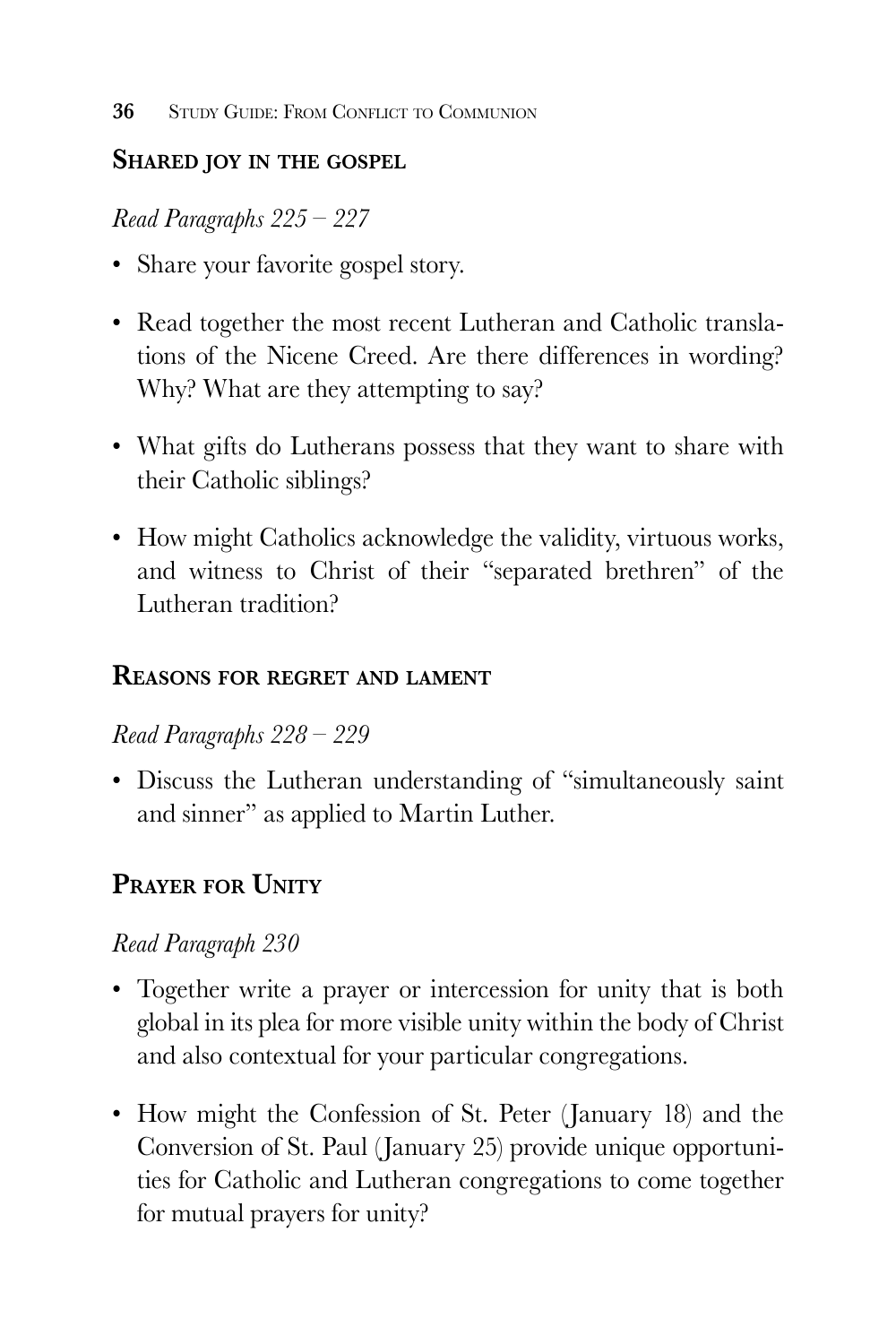#### **Evaluating the past**

#### *Read Paragraphs 231 – 233*

- Reflecting upon the cultural and political contexts during the sixteenth century which contributed to the division of the Western Church, identify and discuss similar cultural and political influences which continue to foster division with the one body of Christ.
- What are some theological convictions to which your conscience is bound? How do we treat another sibling in Christ who likewise holds a conscience bound conviction that is contrary to yours? Can we find unity while holding such conflicted convictions?

#### **Catholic confession of sins against unity**

#### *Read Paragraphs 234 – 235*

- Catholics, as well as Lutherans have spoken and acted grievously against other Christian traditions within the body of Christ. How has each of our traditions treated Eastern Orthodox members of the body of Christ? What do we have to confess together about our deeds and actions against other Christian traditions?
- How can Catholics and Lutherans collaborate to overcome anti-Semitism within our own traditions? How should Christians relate to Jews?
- Discuss your current understating as a Catholic or a Lutheran of the papacy. Can the pope, the bishop of Rome be a sign for unity for Lutherans? How do Catholics respond when some of their bishops take issue with statements by the pope?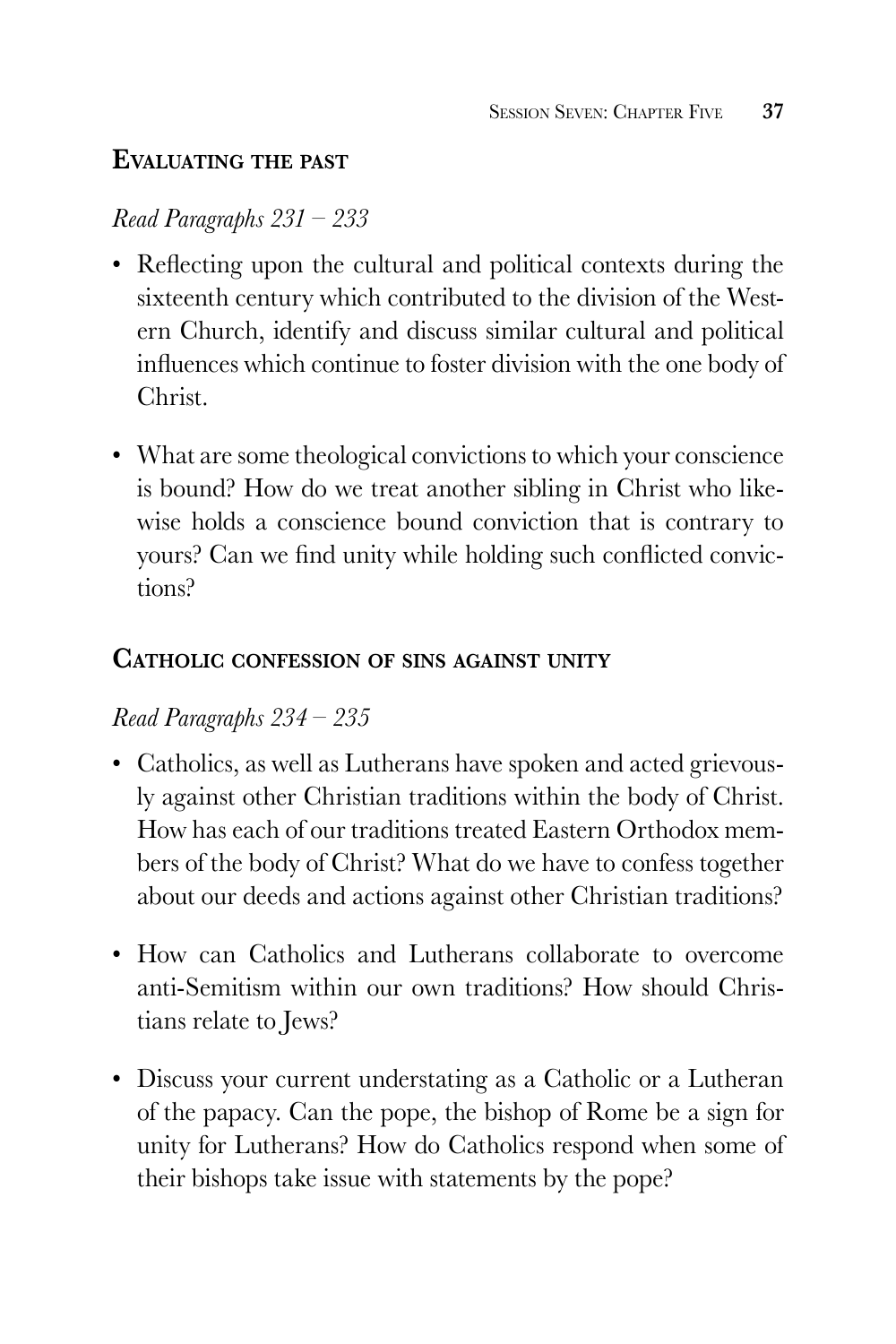#### **Lutheran confession of sins against unity**

#### *Read paragraphs 236-237*

- Lutherans: share stories about Catholics which you heard from your parents/grandparents and within your congregation that have caused you to have been prejudiced against Catholics? How has your attitude changed? What prejudices do you still hold and need to confess?
- How do Lutherans and Catholics relate to Anabaptists today? What can we learn from these historic "peace churches"?
- The Rev. Lowell G. Almen, Co-Chair of the USA Catholic-Lutheran Dialogue, shared the lengthy history, solid accomplishments and distinguished Lutheran and Catholic theologians of the U.S. Catholic Dialogue at the beginning of this current dialogue round. He outlined six key principles of dialogue:
	- 1. A genuine, substantive dialogue must be open.
	- 2. A dialogue must be an honest encounter. Individuals who speak must express clearly what they believe and mean. Participants in a formal dialogue must represent the position of their church as accurately and comprehensively as possible.
	- 3. A dialogue must be fearless. Each participant must have the courage to change perceptions and perspectives.
	- 4. A dialogue must imagine possibilities.
	- 5. Christian charity must prevail.
	- 6. A capacity for repentance and renewal must be possible.

How could these principles be helpful for local ongoing ecumenical discussions?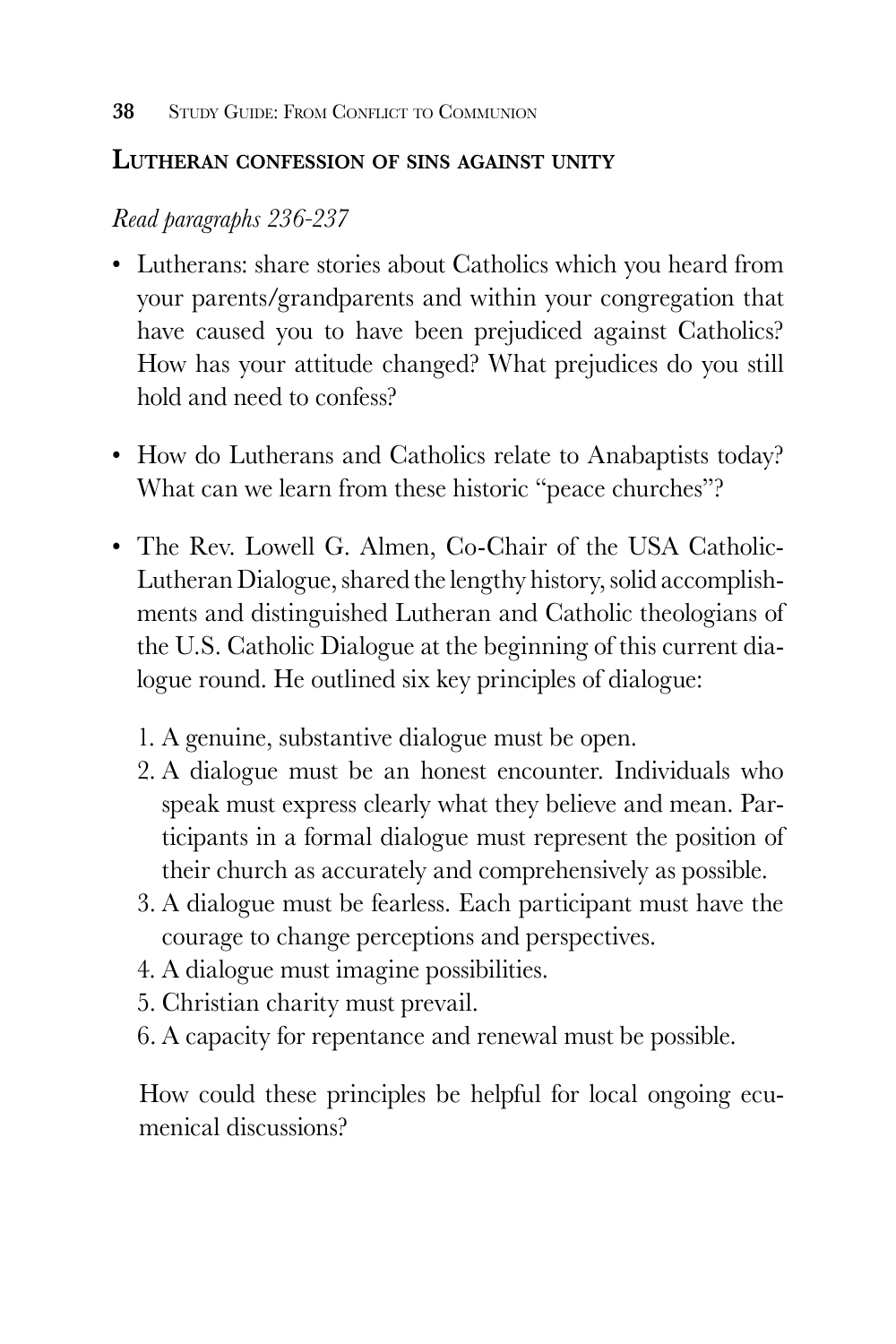## **APPENDIX**

#### **Lutheran Catholic Dialogue**

The Lutheran-Catholic Dialogue has been in ongoing discussions since 1965. Each "round," or set of discussions, covers a specific topic important for the life and vitality of both communions. Recent rounds have had focused discussions on "The Church as Koinonia of Salvation", "The Hope for Eternal Life", and Ministries of Teaching: Sources, Shapes and Essential Contents (for discerning the truth coming to us in God's Word and communicating this truth in normative teaching for today). In order to harvest the fruits of our dialogue, a Declaration on the Way (to unity) will highlight essential areas of agreement as a foundation for unity.

• Joint Declaration on the Doctrine of Justification (JDDJ) - See more at: http://www.elca.org/en/Faith/Ecumenical-and-Inter-Religious-Relations/Bilateral#sthash.sbvdJvPs.dpuf

#### **Documents Produced by the Lutheran-Catholic Dialogue in the United States**

- The Status of the Nicene Creed as Dogma of the Church (July 7, 1965)
- One Baptism for the Remission of Sins (February 13, 1966)
- The Eucharist (October 1, 1967)
- Eucharist and Ministry (1970)
- Differing Attitudes Toward Papal Primacy (1973)
- Teaching Authority and Infallibility in the Church (1978)
- Justification by Faith (1983)
- The One Mediator, the Saints, and Mary (1990)
- Scripture and Tradition (1995)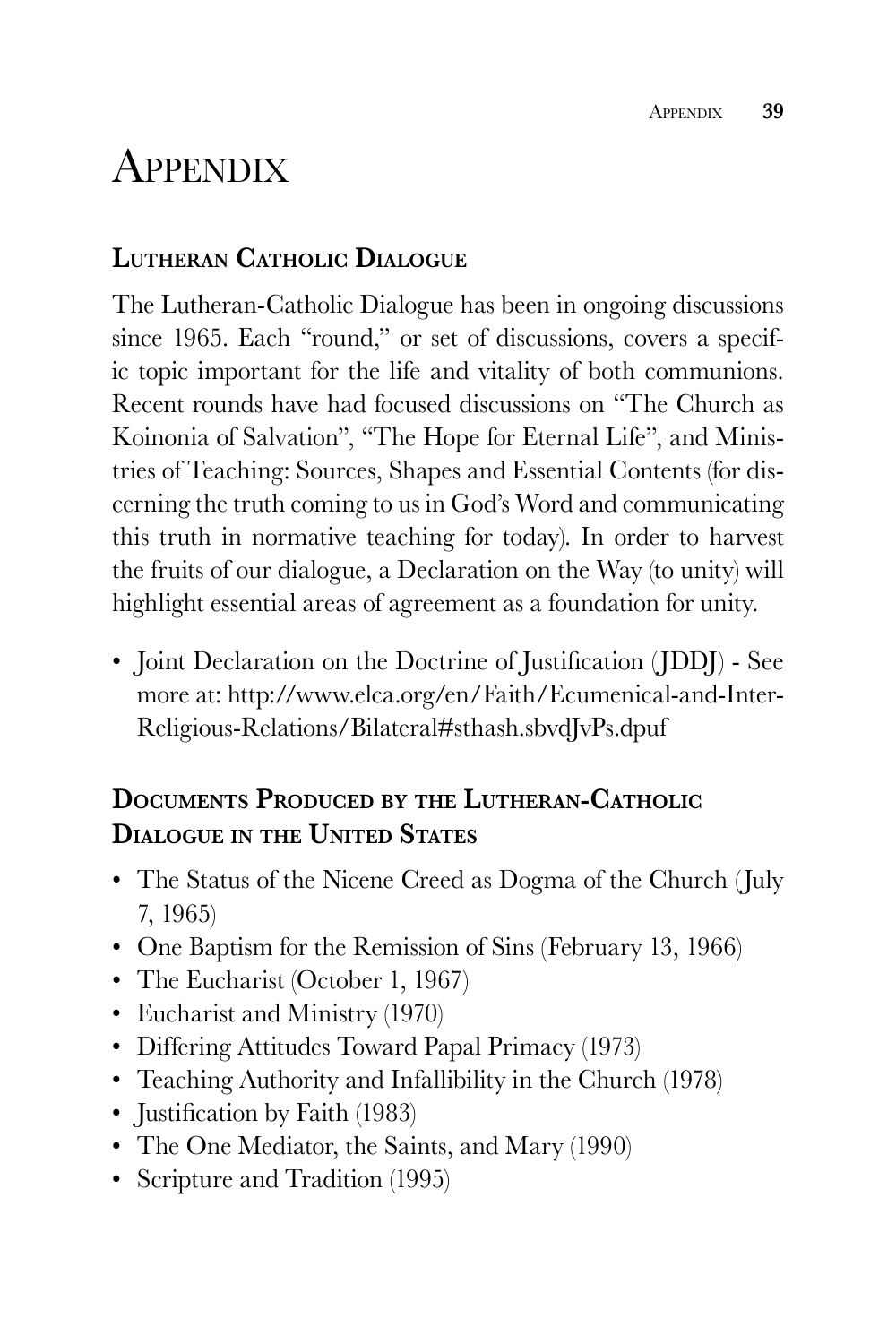- **The Church as Koinonia of Salvation: Its Structures and Ministries** (2004)
- **The Hope of Eternal Life** (November 1, 2010)

#### **For Additional Information**

Please consult the ecumenical and interreligious websites of the Evangelical Lutheran Church in America and the United States Conference of Catholic Bishops' beliefs and teaching (See below)

- http://www.elca.org/en/Faith/Ecumenical-and-Inter-Religious-Relations/Bilateral#sthash.sbvdJvPs.dpuf
- http://www.usccb.org/beliefs-and-teachings/ecumenical-andinterreligious/ecumenical/lutheran/lutheran-documents.cfm

#### **Responses to the local study of From Conflict to Communion may be sent to:**

#### *CADEIO*

% Ecumenical and Interreligious Affairs 3211 Fourth St. NE Washington, D.C. 20017

#### *LEIRN – ELCA*

% Ecumenical and Inter-Religious 8765 West Higgins Road Chicago, IL 60631